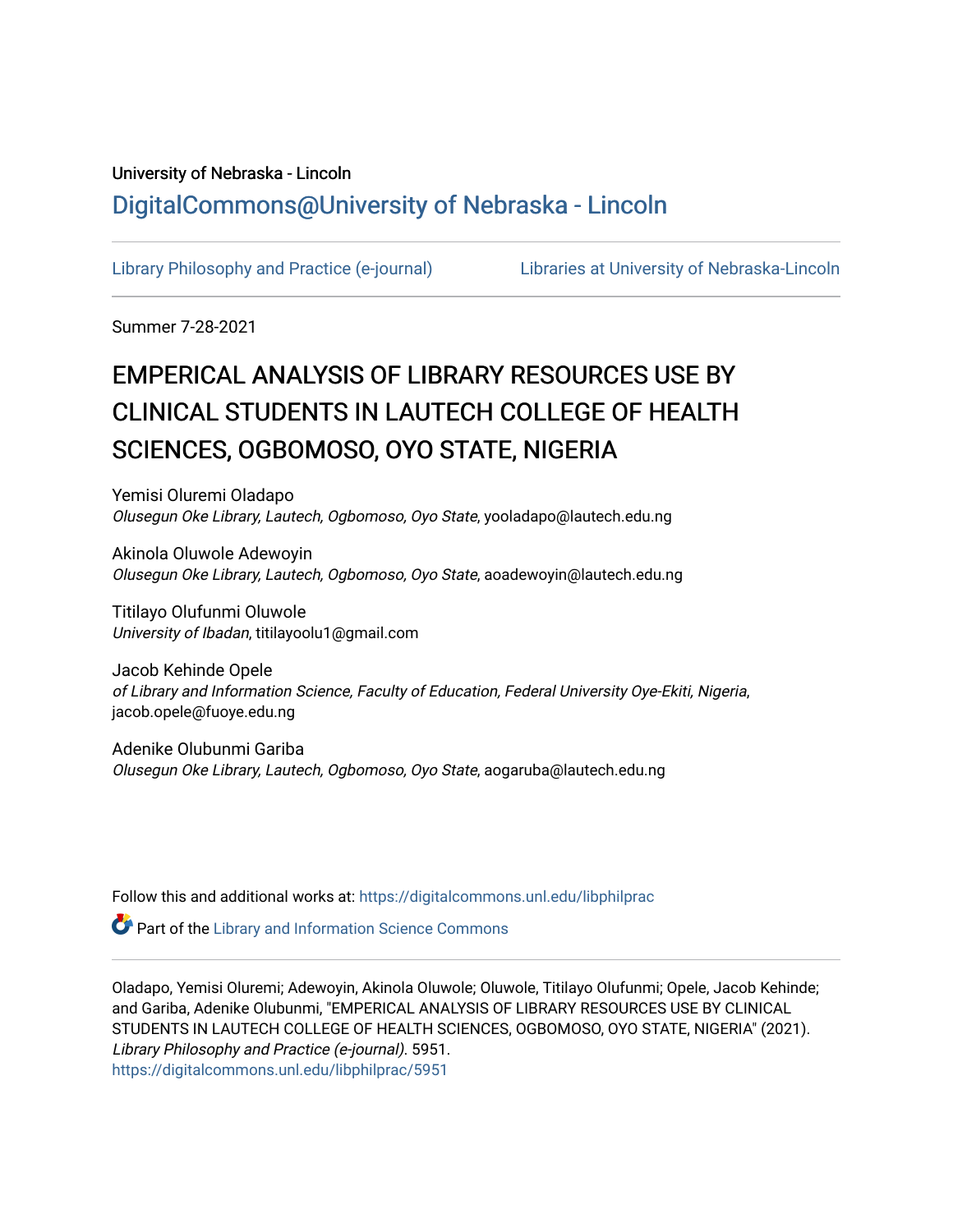# **EMPERICAL ANALYSIS OF LIBRARY RESOURCES USE BY CLINICAL STUDENTS IN LAUTECH COLLEGE OF HEALTH SCIENCES, OGBOMOSO, OYO STATE, NIGERIA**

**<sup>1</sup>Oladapo, Yemisi Oluremi, <sup>2</sup>Adewoyin, Akinola Oluwole, <sup>3</sup>Oluwole, Titilayo Olufunmi <sup>4</sup>Opele, Jacob Kehinde, <sup>5</sup>Gariba, Adenike Olubunmi 1,2&5 Olusegun Oke Library, Lautech, Ogbomoso, Oyo State. Email: yooladapo@lautech.edu.ng, aoadewoyin@lautech.edu.ng, aogaruba@lautech.edu.ng <sup>3</sup>University of Ibadan, Ibadan, Oyo State. Email: titilayoolu1@gmail.com <sup>4</sup>Department of Library and Information Science, Faculty of Education, Federal University Oye-Ekiti, Nigeria. Email: Jacob.opele@fuoye.edu.ng**

### **ABSTRACT**

The study was designed to examine use of library resources by medical students in LAUTECH College of Health Sciences, Osogbo, Osun State, Nigeria**.** The study employed the descriptive survey design to collect primary data from Medical students of College of Health Sciences, Osogbo, Osun State, Nigeria. A total of two hundred and eighty (280) medical students (400 - 600 level) of College of Health Sciences were randomly selected for the study. The main instrument for data collection was a structure questionnaire which was administered to the respondents shortly after their lectures. Both face and content validity of the instrument were carried out. The reliability test of the research instrument was done by means of the Cronbach alpha test and a Cronbach's score of 0.7 was derived. The data gathered was analyzed using relative importance index. Relative importance index helps to rank the criteria according to their relative importance. Findings from the study indicated that medical textbooks (0.812) ranked first of the library resources available to students, closely followed by dictionaries (0.754), newspaper magazines (0.696), internet (0.687), medical journals (0.598), encyclopedia (0.552), data base (0.519), world health publications (0.514), OPAC (0.474), thesis & dissertation (0.446) and CD-ROM (0.438). With regards to purpose of use, it shows that research (0.826), followed by examination preparation (0.825), advancing knowledge (0.808), and self-development (0.806), were the major reasons for using the library. Those materials frequently used include medical textbooks (0.608) ranked first in the frequency at which library resources are used, followed by dictionaries (0.676). Others are internet (0.666), newspaper magazines (0.661), medical journals (0.608), encyclopedias (0.596), thesis & dissertation (0.564), world health publication (0.561), CD-ROM (0.542), data-base (0.534) and OPAC (0.533) lastly, with regards to barriers militating effective use of the library and its resources, the study shows that obsolete library resources (0.743), difficulty locating resources (0.703), poor sitting arrangement (0.671), poor ventilation (0.675), noisy library environment (0.652), and slow internet network (0.733) constituted major barriers. The study recommended that the college authority should urgently looked into the critical barriers highlighted in this study and adopt workable strategies to effectively improve the overall library condition both in terms of physical and material resources that are hindering effective library utilization among medical students and scholars in the college.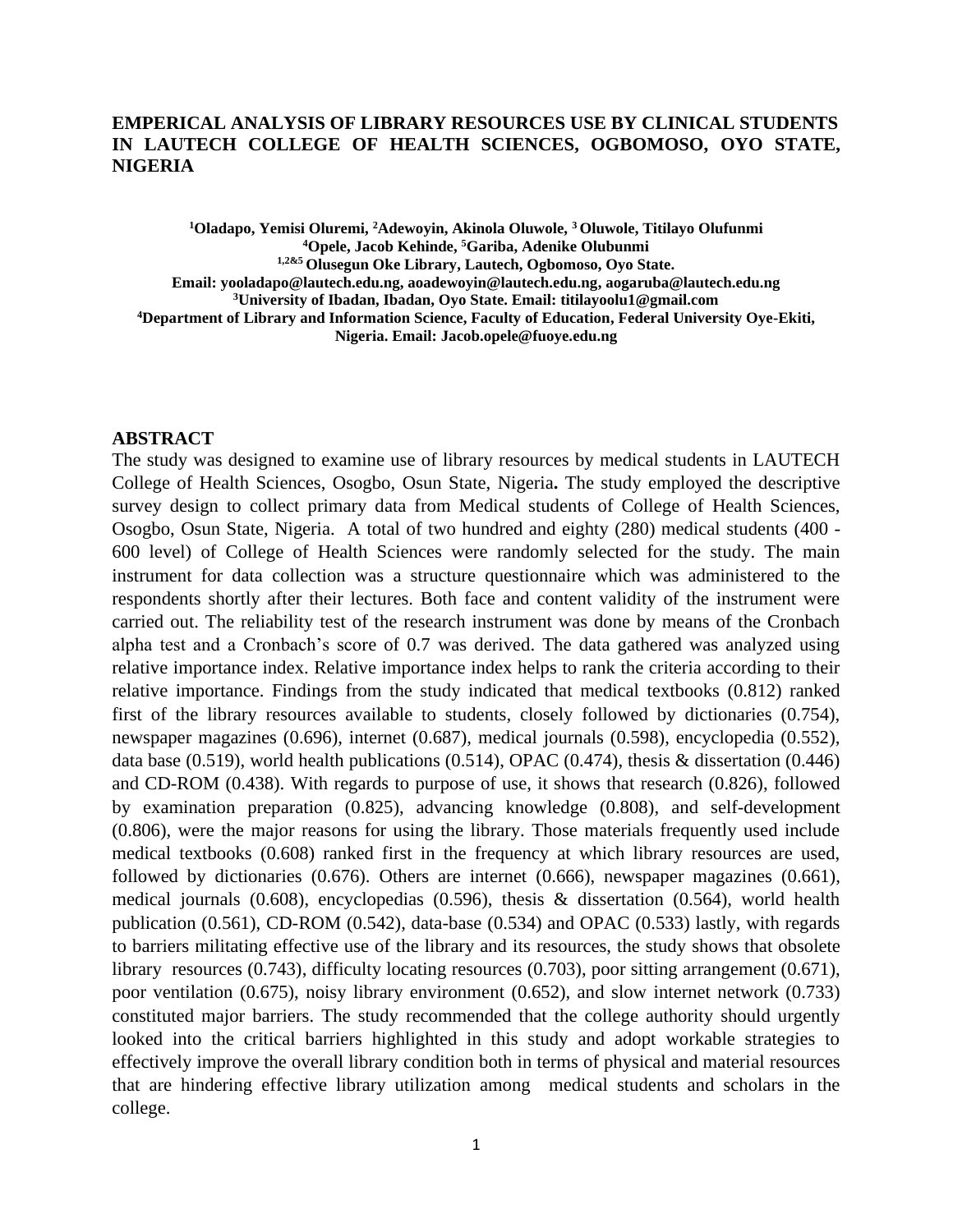**Keyword**: Library resources, Medical Students, College of Health Sciences, Lautech, Osogbo, Nigeria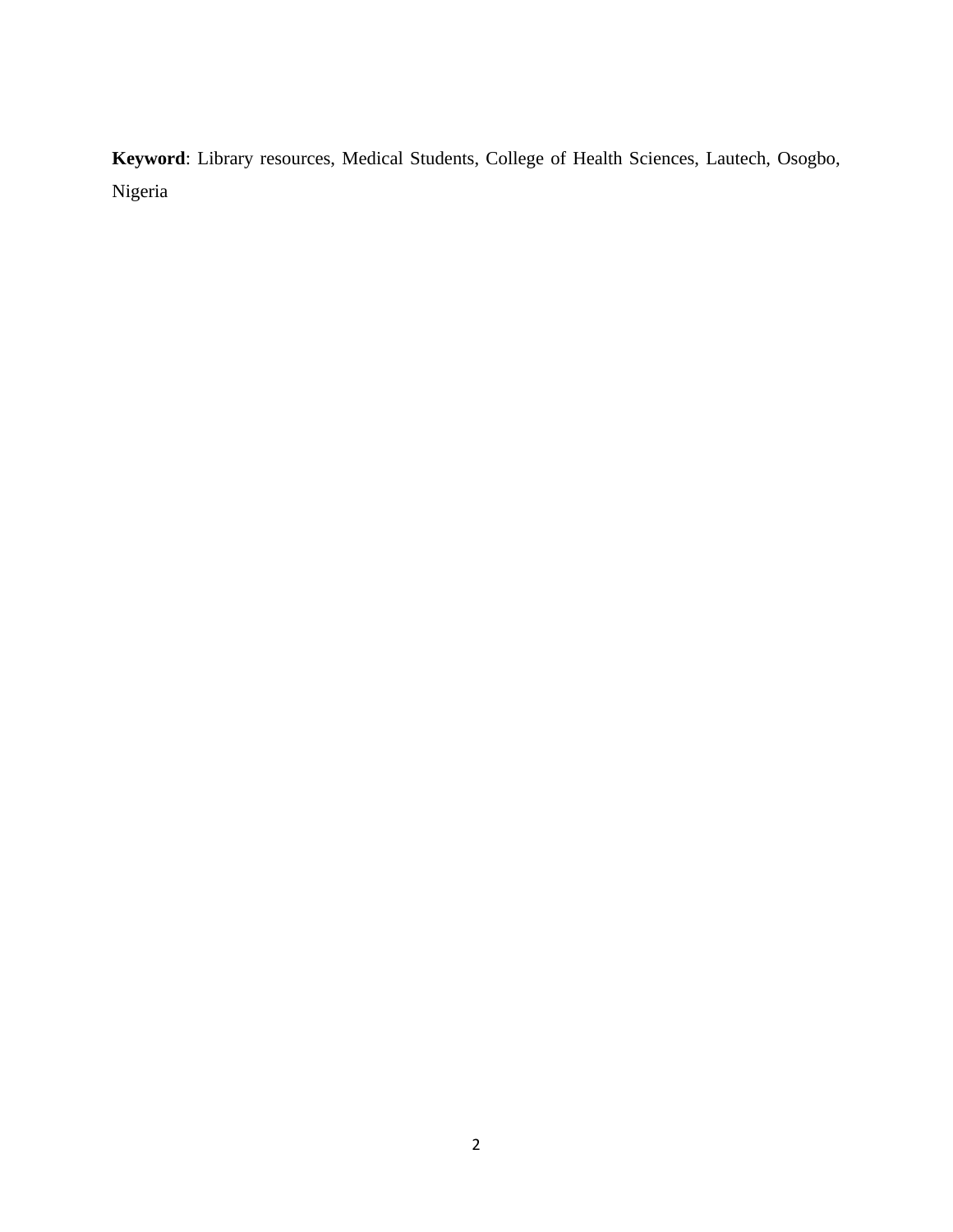# **Introduction**

A library can be defined as an institution that acquires, organizes, preserves and make available the recorded knowledge of man to the users, a library can also be defined as a collection of book and non-book materials organized and kept for reading, studying and consultation (Nwafor, 2000). Library play vital role in development of individuals in our society. The quality of library resources both print and electronic determines quality of graduates produced and research development. Libraries are agents of educational, social and economic development. The purpose of setting up libraries is to acquire, process, store, preserve and make available current and relevant print and electronic materials that will meet the need of its users at appropriate time (Pertti and Sanna, 2006). Today's library is powerhouse where information is stored, generated and transferred to fulfill the users need. For the optimum use of library, its users should also have knowledge to access its resources to their full benefit making every search effective. But still the information searching strategies shows that the user's searching behavior as being subject to specific and most users pick what they perceive as important word in an assigned topic and they use it to search for the needed information.

Library resources are many and varied, but they can be divided into two broad categories namely "printed and non-printed materials". The printed materials are books, pamphlets, periodicals, newspapers and references resources. Non printed resources can be grouped into three (audio, visual and audiovisual). We also have electronic resources in the libraries. Popoola and Haliso (2009) define library information resources as those information bearing materials that are in both printed and electronic formats. Such as textbooks, journals, indexes, abstracts, newspapers and magazines, reports, CD-ROM databases, internet/E-mail, video tapes/ cassettes, diskettes, magnetic disk, computers, micro forms etc. In today's scenario more students surf the Internet for information then going through the library resources, as it is less complicated and readily available. Still, students who are regular user of the library know that libraries have resources that are more comprehensive and scholarly then most web sites provide. Which also are not freely available or may not be online at all. It is in college that a student becomes aware of the library resources where some student may show interest in learning and using library resources both electronic and print whereas some may not find it necessary to find specialized resources for their papers. This difference in approach could be the student attitude towards technology. It evolves as the student's familiarity with the technology increases. Student new to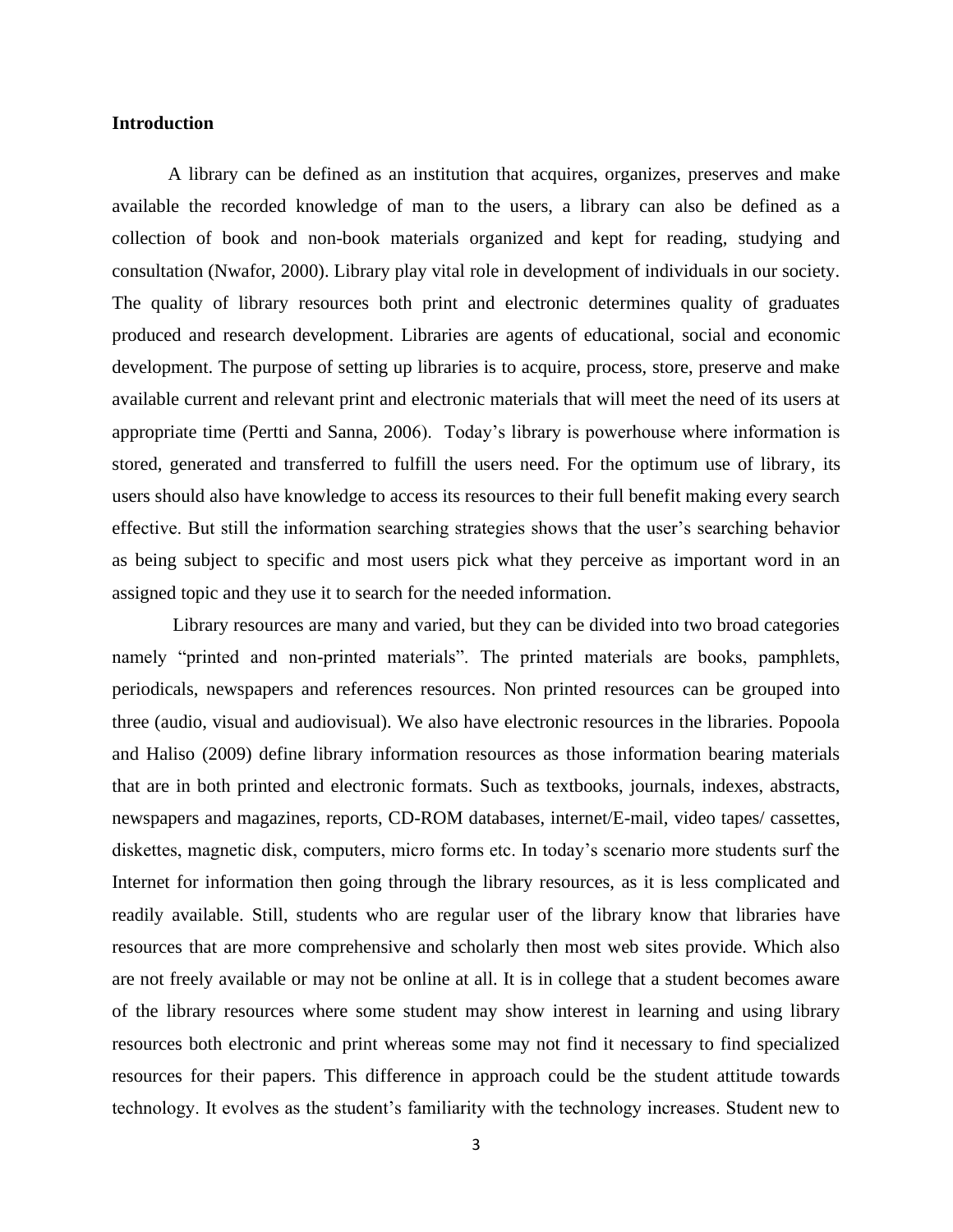a particular technology may initially exhibit some concern about the role of technology in their learning process. Students may not have been exposed to library resources, or not be aware of which resources a library might have or how to make use of them. Therefore, this study is to understand what characteristics will make one student branch out and explore library resources while another might not.

Libraries are termed as treasure of knowledge, it house information available in a variety of documentary forms such as journal articles, research and technical reports, conference papers, standards, patents, dissertation, survey data etc. According to the nature of information content these are categorized as primary sources. Primary sources are that which embody the information in original and nascent form. Libraries also provides secondary source of information that guides users to the primary documents or more so they organize the primary literature in convenient form documents like indexes, bibliographies and abstracts. Other than these one more type of sources termed as reference sources also exist which are basically books that are referred to for a definite piece of information like dictionaries, encyclopedias and handbook all these forms of sources are part of the library resources. In this information age along with these traditional forms of resources a new form of resources are also introduced in libraries they are CD-ROM, online journals, Optical Discs, DVD and Internet. Students today are web savvy they normally prefer the fastest way that would lead to satisfactory results when studying like going for the electronic library resources if they have or rather searching through the Internet from the library or from home wherever they have access from or also making use of the other information centers that have access to electronic information sources.

The medical library is meant to serve the medical students, Nurses' students, biomedical students, lecturers and other members of the university community. The quality of a university is measured largely by the quality of its library because of its unique role in the university system. There can never be the existence of a college of Health Sciences without a medical library and since the university is meant to teach and carry out research (Oladapo, Adeoye, Tomomowo-Ayodele & Adegun, 2021). For the teaching staff and research fellows, the medical library is supposed to provide information resources and services of sufficient quality and diversity. Use of library resources simply means using of library resources. A person or thing that uses something somewhere or someplace to achieve his or her purposes is a user. In the same context, one can state that those who make use of the library materials for their benefits are library users. Also,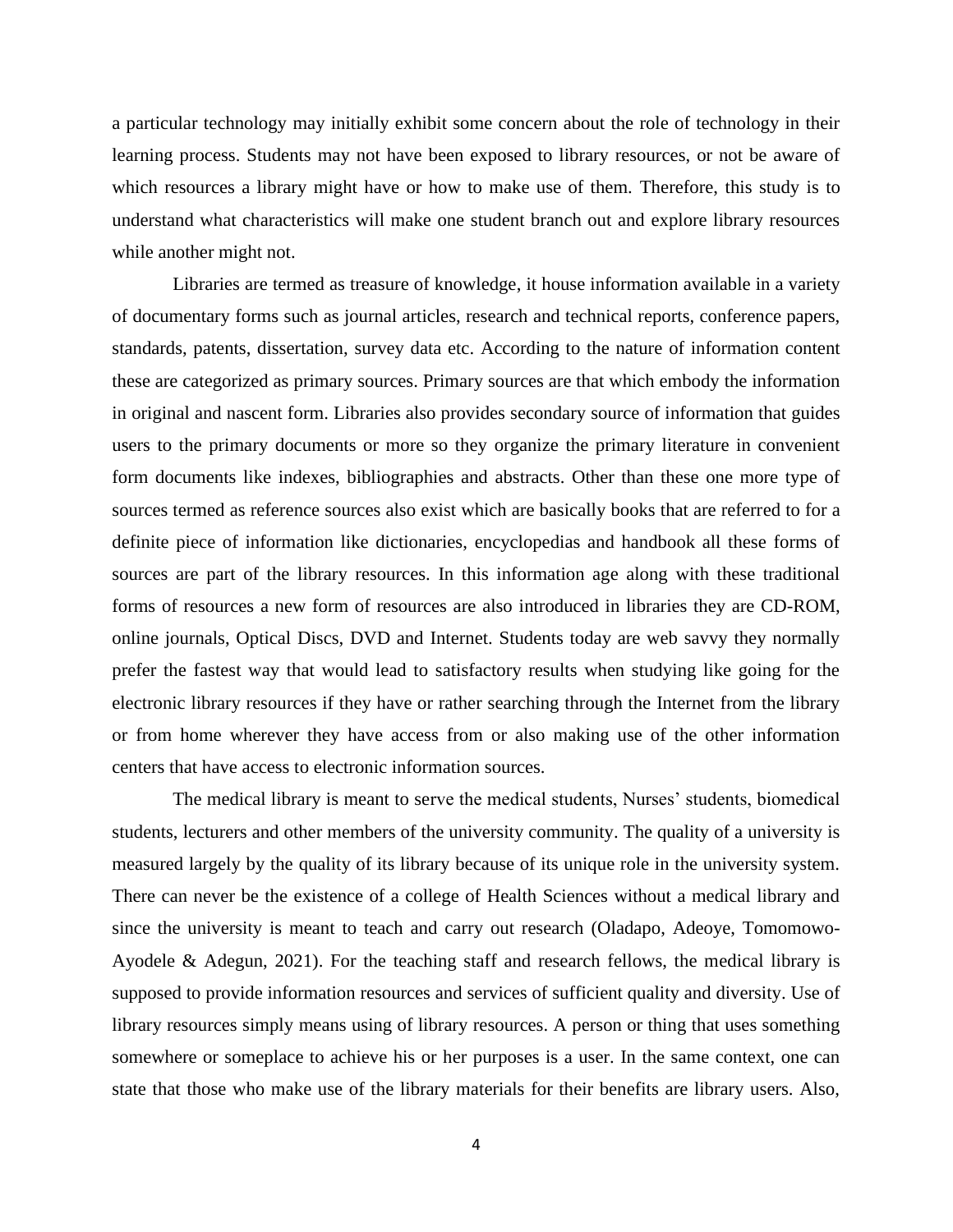those who enter the library and find such library materials useful are library users. Whittaker (1993) also defined a user as "a person who uses one or more of library services at least once a year. Hence, people who go either to the public, private, special or academic libraries for some genuine reasons, requiring the attention of the library staff, are known as the library users. Library users in the medical library in College of Health Sciences Osogbo (LAUTECH) can be divided up administratively into external and internal users. The internal users consist of undergraduate medical students, post-Medical educational students, Student Nurses, Biomedical students, lecturers, research fellows and other members of the tertiary institutions, while the external users are those who are not members of the institution, but are also served by the libraries but under certain specific official arrangement.

Users of medical libraries are mostly made up of subject readers who concentrate their use of library materials on subject fields; they are working in or are studying. Students belong to these subgroups of subjects' readers. Subject specialists or academic staff is also part of these subgroups, with the students obviously forming a high proportion of the users of medical libraries. Medical students need library resources because they are repositories of knowledge that provide the vital underpinning for medical development. The focus of a library is always to serve its patron to give them resources that definitely take them to the level of excellence. But do these students always view their library as the only source for needed information where every facility is provided or do they feel the need for their library to change adapt more modern technologies so they could be more effective and help them excel in their studies. The questions that arise therefore are do the student make use of these opportunity if their libraries are resourceful in every possible way? Does this opportunity yield them any positive result? The present study examines the impact of library resources as predictors of academic performance of the medical students.

The user education policy of the LAUTECH College of Health Sciences, Osogbo, Library is quite effective. It covers both staff and students and normally lasts for a whole semester for newly admitted students and staff members. Here students and staff are taught such things as use of library catalogue, classification of books, circulation and lending procedures as well as rules and regulations of the university library.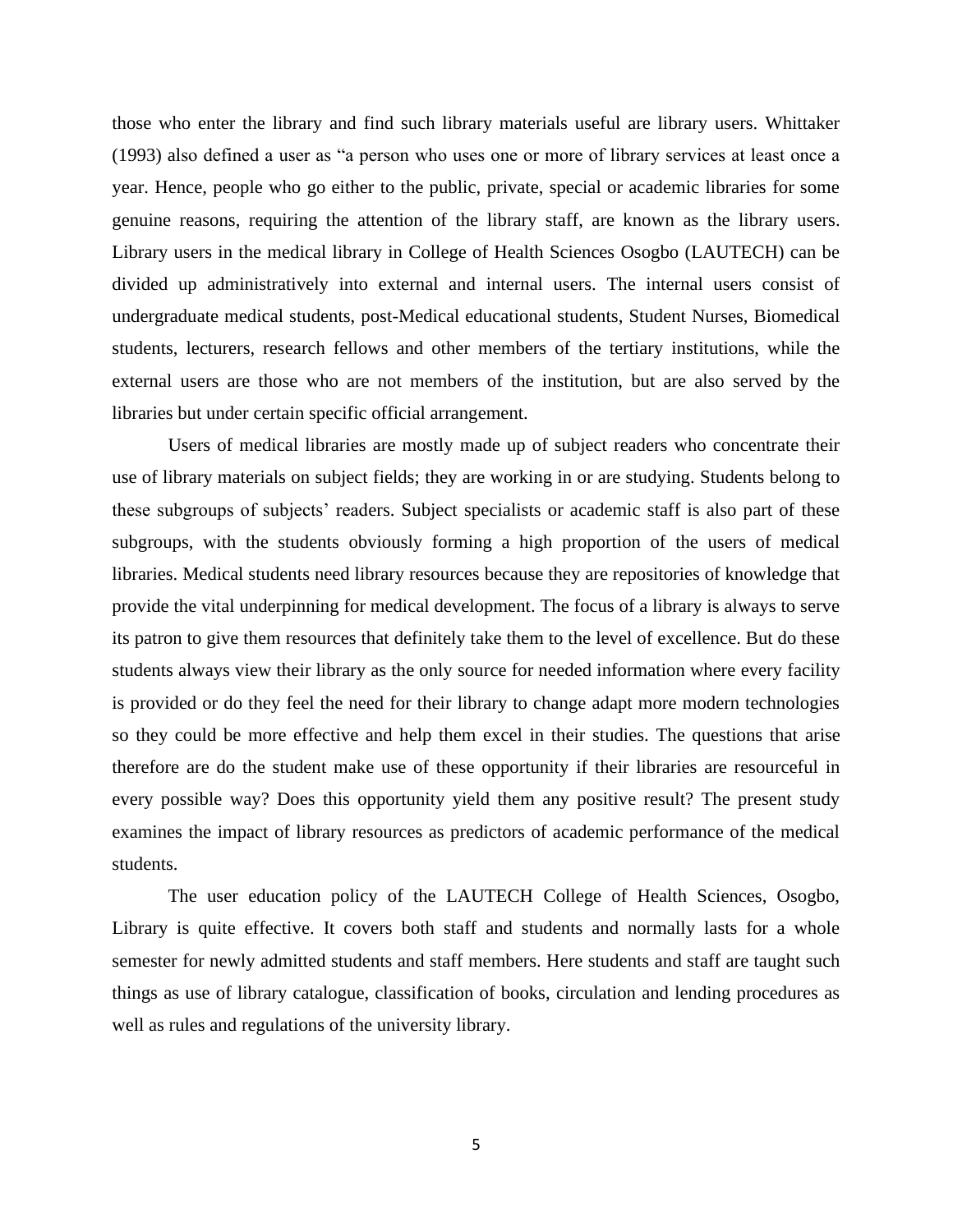#### **Statement of problem**

Libraries are nests; the users need to be motivated to see the real worth of a library. There are various resources available both in print and electronically the main purpose of these resources will be fulfilled only if the users are able to locate this information source effectively. Hence, the true worth of the library will be made. Coming to this era of technological development the forms of resources has been distinctively transformed from printed books and journals to various electronic forms. Today's library has a challenge to broaden its resources and develop its collection in print resources as well as electronic format. Student of these generation are more inclined to digital forms of information they like to get information in a fastest way.

### **Research questions**

- 1. what are the types of library resources available to medical student in LAUTECH College ofHealth Science, Osogbo?
- 2. what are the purposes for use of library resources by medical students?
- 3. what is the frequency of use of library resources by medical students?
- 4. what are the barriers militating against the use of library resources by medical students?

### **Literature review**

 Medical libraries reflect the development of the colleges and universities of which they are a part. These libraries, are integral parts of the institutions they serve, design their collections and services to meet the instructional programs of the particular institution. The program of the medical library varies depending upon institution of which they are a part. The basic assumption governing the growth and development of all medical libraries is that the library plays a role of central and critical importance in the instructional and scholarly life of the college or university. One of the most important products of the academic endeavor is students' success in their courses of study. However, despite various attempts over the years, it has seldom been possible to demonstrate conclusively that medical library use significantly contributes to medical student success.

Roberson (2005) defines a library as an institution that manages the intellectual products that individual can gain access too readily. Made it very clear that users are the best judges of library services and that customer opinion of library service is of paramount importance. Should there be no users; libraries would only be needed as warehouses. User evaluations of library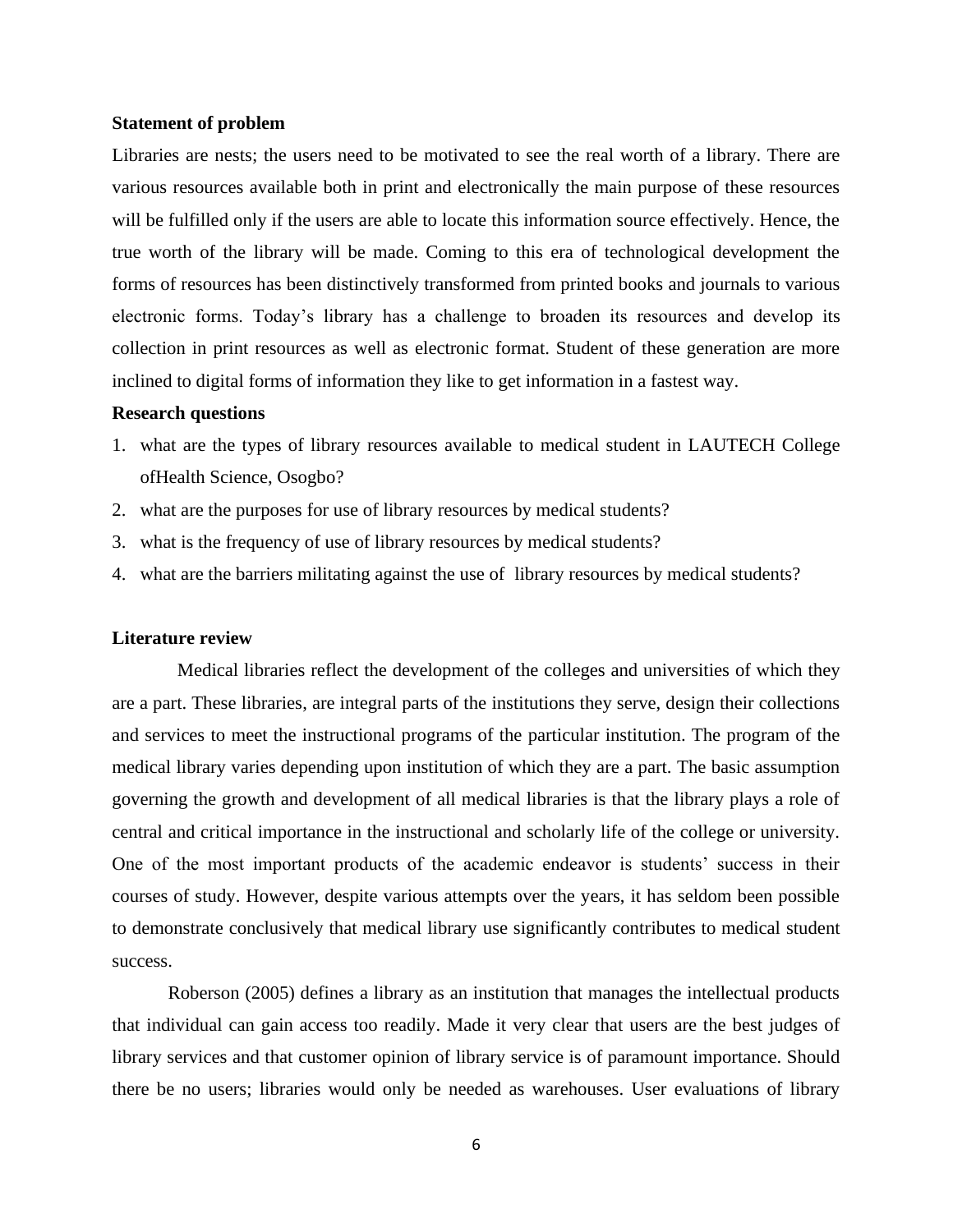goodness have therefore frequently been taken at face value to indicate quality of service. Associated with the mission of libraries and their institutions, user satisfaction may or may not be related to the value or the performance of a library.

Ranganathan as quoted by Iyanda and Salawu (2006) describe library as a public institution or an establishment charged with the care of a collection of books, the duty of making them accessible to those who require the use of them and the task of covering every person in its neighborhood into habitual library goers and readers of books. This also underscores outcomes measures of library services as "the ways in which library users are changed as a result of their contact with the library's resources and programs"*.* Improvement in academic performance and academic success are quoted as examples of such changes. Popoola and Haliso (2009) define library information resources as those information bearing materials. That are in both printed and electronic formats, such as textbooks, journals, indexes, abstracts, newspapers and magazines, reports, CD-ROM databases, internet/E-mail, video tapes/cassettes, diskettes magnetic disk, computers, micro forms etc. Also found a positive correlation between undergraduate academic achievement and the use of a variety of library resources and services such as using the catalogue, obtaining assistance from library staff and using different library materials such as electronic resources, journal articles, books and reference works (Adeoye, Abimbola & Oladapo, 2016). The amount of time spent in the library did not correlate with academic achievement. An interesting aspect of the study is that it did not rely on borrowing books as the sole indicator of library use.

Bassey (2006) posited that satisfying the request of users implies providing the actual information or services that will meet their needs. Hence, this leads to low standard of teaching and research intuitions through the provision of obsolete e-books, e-journals, and other library resources, which reduces access to academic libraries and result into poor scholarship for desire study, research and lifelong learning (Oladapo, Opele, Adeoye & Amusan, 2021). Ibenne (2010) reveal that libraries are channels of delivering information. The rigid nature of the traditional role in providing information services to its respective users have been revolutionized by the advancement in information communication technologies. This in one way or the other has made medical student research much more flexible and a lot more rewarding. According to Popoola, (2001), the use of library resources and services is thus indispensable to the medical students in order to achieve their academic objective. However, resources of a library can influence its use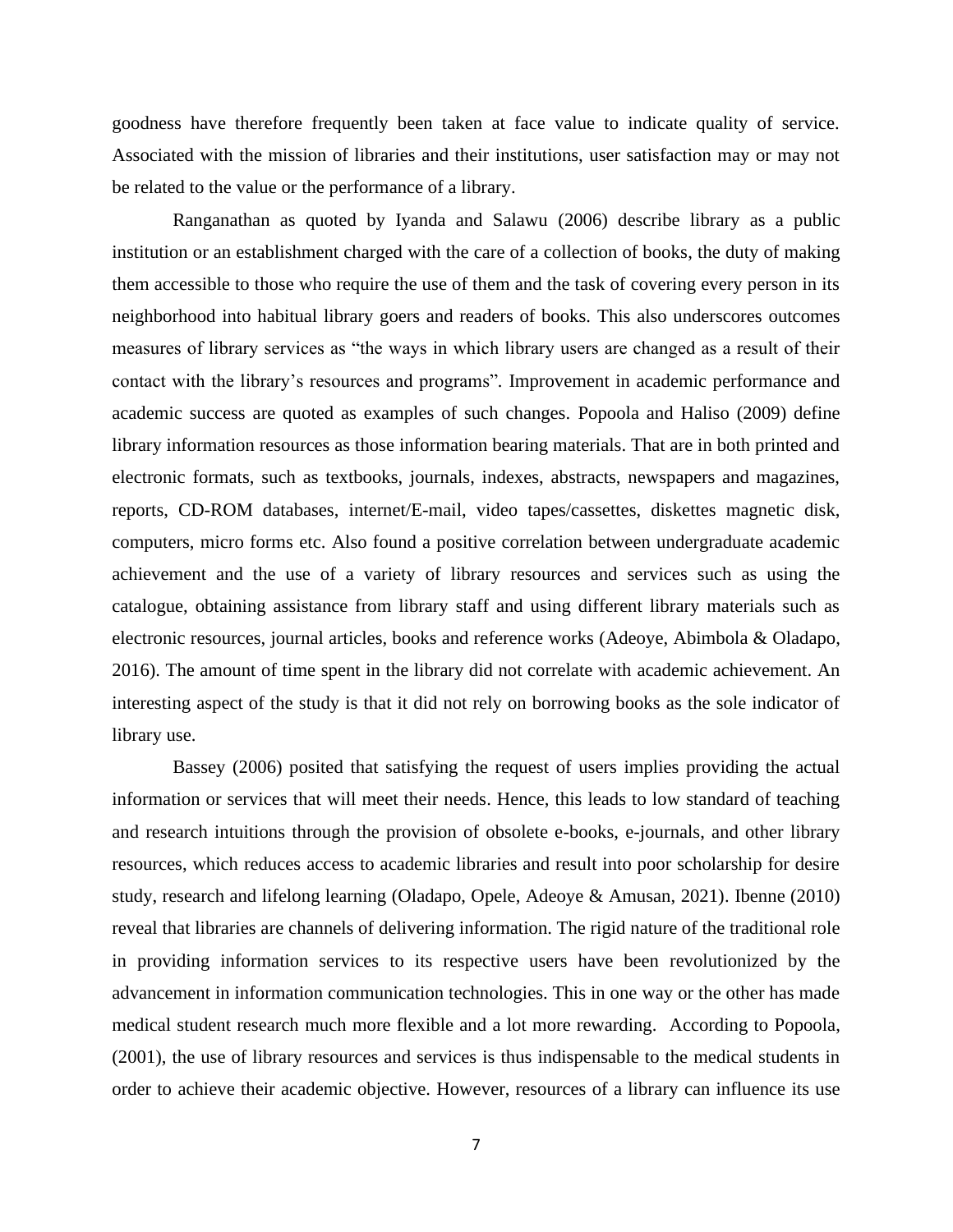by medical students. Literature has revealed that information availability does not mean accessibility and use therefore; medical libraries are to market their resources and service to attract users. Kumar, (2013) stresses on the use of information resources and service of the medical students, majority of the users frequently visit the library almost daily and it was further found that books, newspapers and periodicals are the most used by user.

Okly, (2000) found that respondents used books more than other materials and that they browsed the shelves to locate these materials. In line with findings, Ugah, (2007) further found out that textbooks account for most library visit. Base on the gap in literatures on the extent of use of the library resources for effective research output among medical students of LAUTECH College of Health Sciences it becomes critical to understudy this population of medical students. He also showed that there is a low patronage of library service and that many users have not actually realized the full potential of the library in pursuit and attainment of academic excellence. He also argued that the scope of knowledge has become too vast to be covered extensively with the boundaries of classroom instruction. He, therefore, stressed that a good library can help in promoting the development of reading skills and providing a framework for academic achievement.

Oguntuase and Falaiye (2004) agree with this view by observing that the most effective way to mobilize people is through the provision of require information in the useable form and that such information should be provided for the benefit of a large number of people. In this regard, the findings revealed that the inability of students to use library facilities after taking a course in the use of library. The result showed that there is little interaction between the medical students and the library staff during the orientation program. They were also overloaded with so much information with a short time that the chances of retention and internalization of the avalanche of new information is quite slim. Oguntuase et al (2004) concluded that high enrolment with adequate physical facilities made effective work difficult. Dr. Rabindranath Tagor at Bengal Library Conference held in West Bengal, India said "what makes a library big". He said that it is not the big building, big collection of books, big finances and big staff that makes a library big but it is the big use of the resources of the library that earns the big name to it. The value of books and library is epitomized in the larger use of its collection. Library collections do not consist only of books and journals. A medical library should house collection of films, slides and filmstrips. The recent development in automation has seen the spread of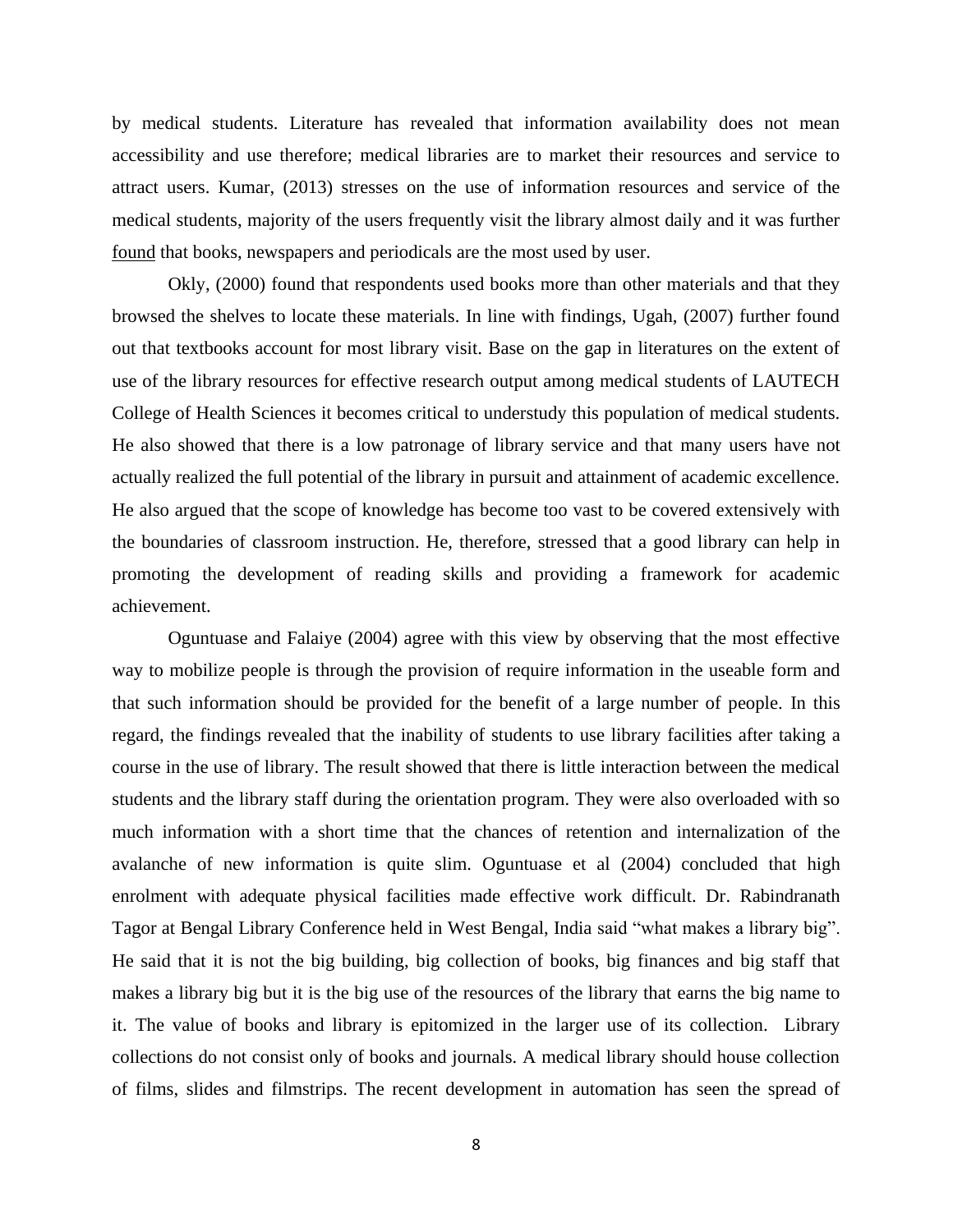personal computers and network terminal nodes in medical libraries, and an increasing number of libraries house and circulate software and other automated information packages in their collection. Many libraries are sharing information and data facilities and services on academic purpose.

A factor that might motivate an individual to use a library is how easy it can be used. Thus, ease of use becomes an important factor to consider when a user is contemplating using a library. It is better to device an information retrieval system that will not make it troublesome for a customer to have information. Ease of use is sometimes ranked ahead of quality of information expected from a particular source. Effective academic libraries provide additional reading opportunities for students, which in turn improve reading skills, knowledge, and writing and clarity of expression, which in turn support student performance in all other curriculum subjects World Bank (2008). Provision of library catalogues that are easy to use, adequate guides to library collections and adequately shelved books enhance and facilitate library use. The LAUTECH College of Health Science Medical Library is one of the academic libraries. It has precise role and functions to play as determined by the institution's goals and aspirations. The task of this library is, no doubt a formidable one considering the complex nature of the institution's community and the variety of learning and research interest. There is every need to use, effective strategies to improve library use. Oyesiku and Oduwole (2004) focus on academic library use. The investigation revealed that the students used the library most during examinations and to do class assignments. Ampka's (2000) study of the use library found that a majority of students did not use the library effectively because they did not know how to use library catalogues. Okly (2000) assesses student use of academic libraries in Nigeria. She found that students used books more than other reading materials and that they tended to find materials by browsing the shelves. Similar studies were conducted by Gbadamosi (2003) on catalogue use.

Osinulu and Balogun (2003) on the effectiveness of reference service to users. Also observed that the college teacher who thinks of education only in terms of his particular course aims and who confines himself to the use of lecture notes, textbook and assigned readings all of his own choosing, has tradition and experience to assume his success. The collegiate teacher must suggest, provoke and guide reading and has to create interest where it does not exist. The lecturer can thus promote use of information sources in the library through teaching and research while the librarian will also do this through use of the library instruction. Other strategy for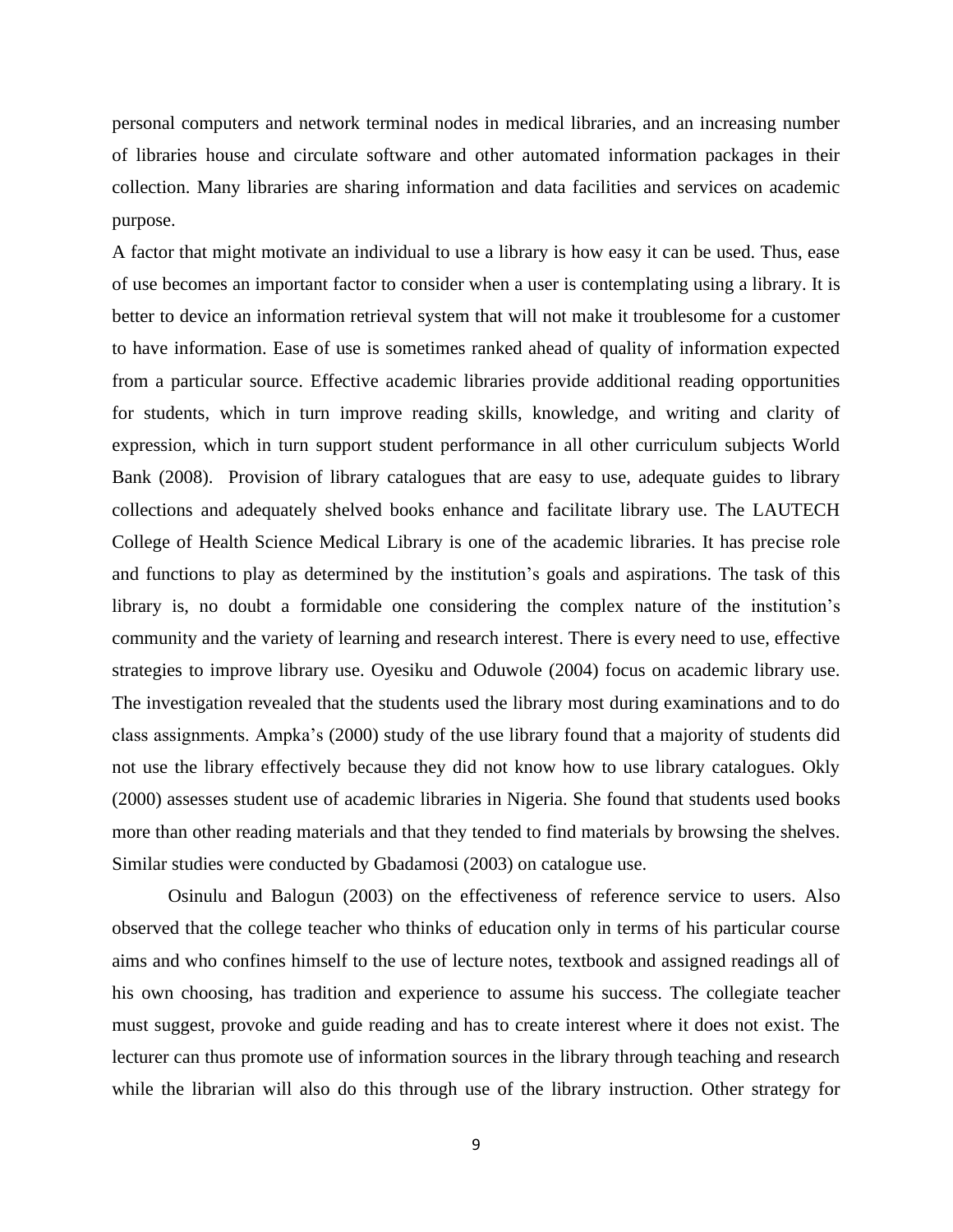improving library use by patrons is that there must be provision of extensive materials (books and non-book materials) alike for study, teaching and research for the benefit of students and staff. For the LAUTECH College of Health Sciences, Osogbo this has been taken care of by the library management as enough materials have been provided for the present library capacity of four hundred and sixty readers.

Another strategy for effective use of the library is to encourage the students to develop the life-long habit of good reading with a view to encourage independent study. This has been taken care of by the Medical Library through the provision of adequate materials to encourage independent study. For an academic library to be effective, it needs to explore the crucial relationship between libraries and its users, focusing on developing and managing reliable resources and services. Library should be aware of users' information-seeking behavior and also their needs and wants. Fabunmi (2004) describes library effectiveness as including information customized to meet individual needs. He also states that effective library systems are timely in delivery, meet their specific needs, are easy to understand/use, and are delivered by courteous and knowledge staff. The LAUTECH College of Health Sciences, Oshogbo Medical Library preserves library materials for further usage through cataloguing, classification and binding. In this way the materials are used for a long time. The library also instructs readers on how to use the library as earlier mentioned. By so doing it places proper tools in their hands thus avoiding theft and mutilation of books. Also the Medical library holds exhibitions and displays of library materials in order to reinforce the teaching of institutions staff. The exhibitions and displays enable library clientele to know the availability of new books and other library materials. In this way library patrons are encouraged to use the library.

One of the major developments in libraries and information systems in the past 15years are the advent and spread of electronic information sources (EISs), services and networks mainly as a result of developments in information and communication technologies. The change is basically of physical form where information content is increasingly being captured, processed, stored and disseminated in electronic form. The commonly available EISs, namely, CD-ROMs, online databases, OPACs, and the Internet and other networked information sources, are competing, and in some instances replacing, the print-based information sources which have been in place for centuries as the primary media for the storage and communication of recordedinformation content. Iyoro (2004) in his study identified accessibility as one of the pre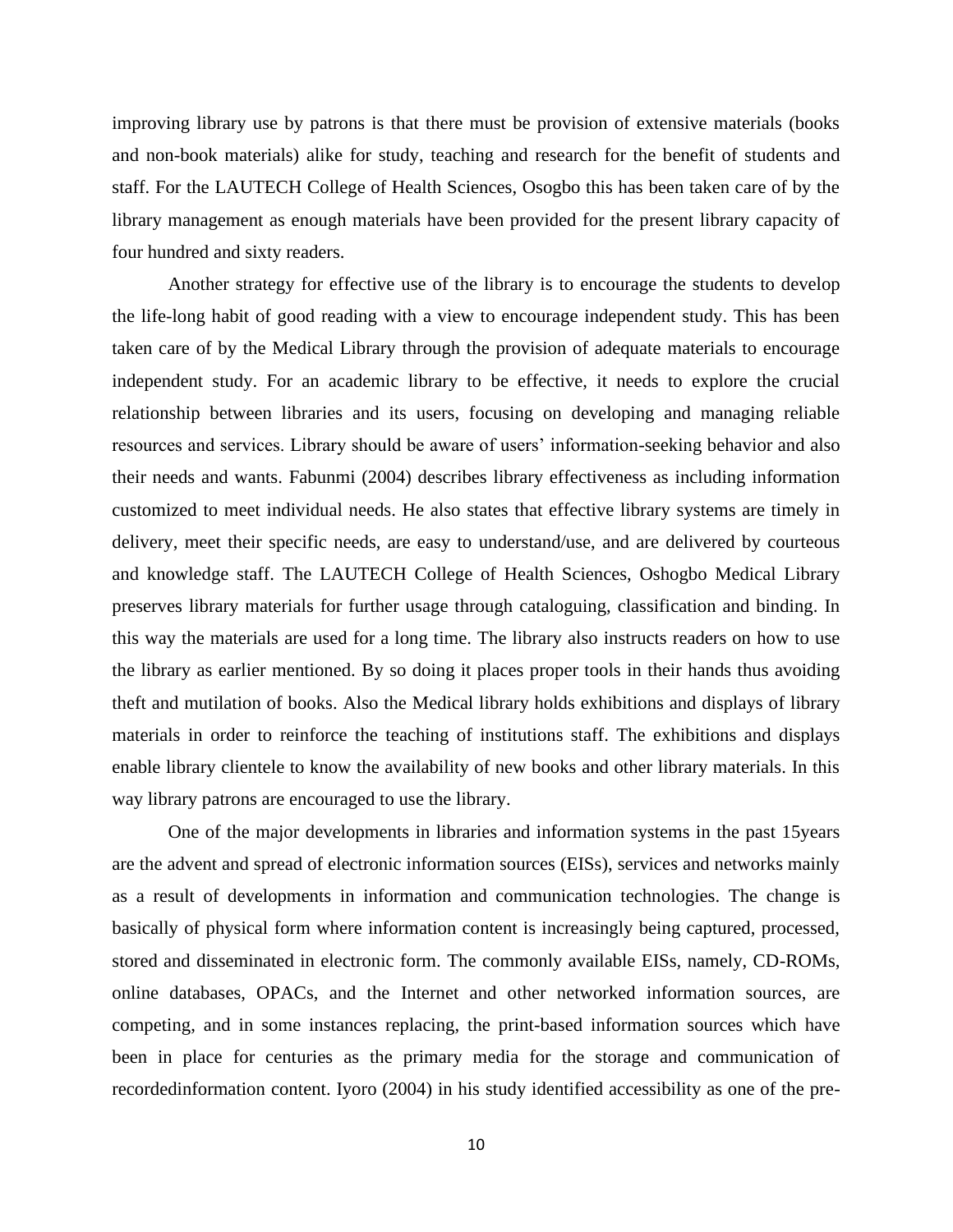requisites of information use. The amount and variety of information content in electronic form is growing Hurd (2000). As the literature of library and information science (LIS) further shows, the changes from print and other forms to electronic forms have already brought about significant changes in the nature of information available to users. Internet offers a wealth of new applications which are advantageous to both education institutions and their clients. In the field of education inclusion of Internet resources is in the interest for support of research work and education itself. Integration of Internet resources into library services, however bring about significant changes in the nature of information retrieved and searched by the users.

Ugah (2008) opined that the more accessible information sources are, the more likely they are to be used and readers tend to use information sources that require the least effort to access also that Students' use of information systems can be in the form of communicating or posting of information or material by way of electronic mail, bulletin boards, World Wide Web (Internet), or other such electronic tools. In recent years, the use of electronic information has become prominent in the drive for making information and data transfer available to users, especially medical students. The need for electronic information for the purpose of research and learning in various institutions has posed challenges in relation to system connections, working ability, and access. Electronic information has many functions and benefits which can be of immense use to medical students and other students in schools and educational sectors, particularly research institutions. Once Kebede,Gaslow "The changing information needs of users in electronic information environment" in "The Electronic Library" the user is connected to the Internet, the user can link up with any part of the world for whatever purpose the user intends.

Osunrinde, Adekiya and Adeyemo (2002) Electronic information serves as a motivating factor to medical students as it provides the opportunity to transmit, acquire or download process and disseminate information on a subject of interest. Electronic information sources offer today's medical students' opportunities different from their predecessors. According to Osuji (2002), electronic resources include data, information of personnel, subjects, faculties, organizations stored in an electronic media or materials. It is now the source of information for students worldwide. Advances in telecommunication technology in this information age have led to development of computer networks that allow access to vast amount of information services. Details the advantages of networking for the user as being: "the information needed which can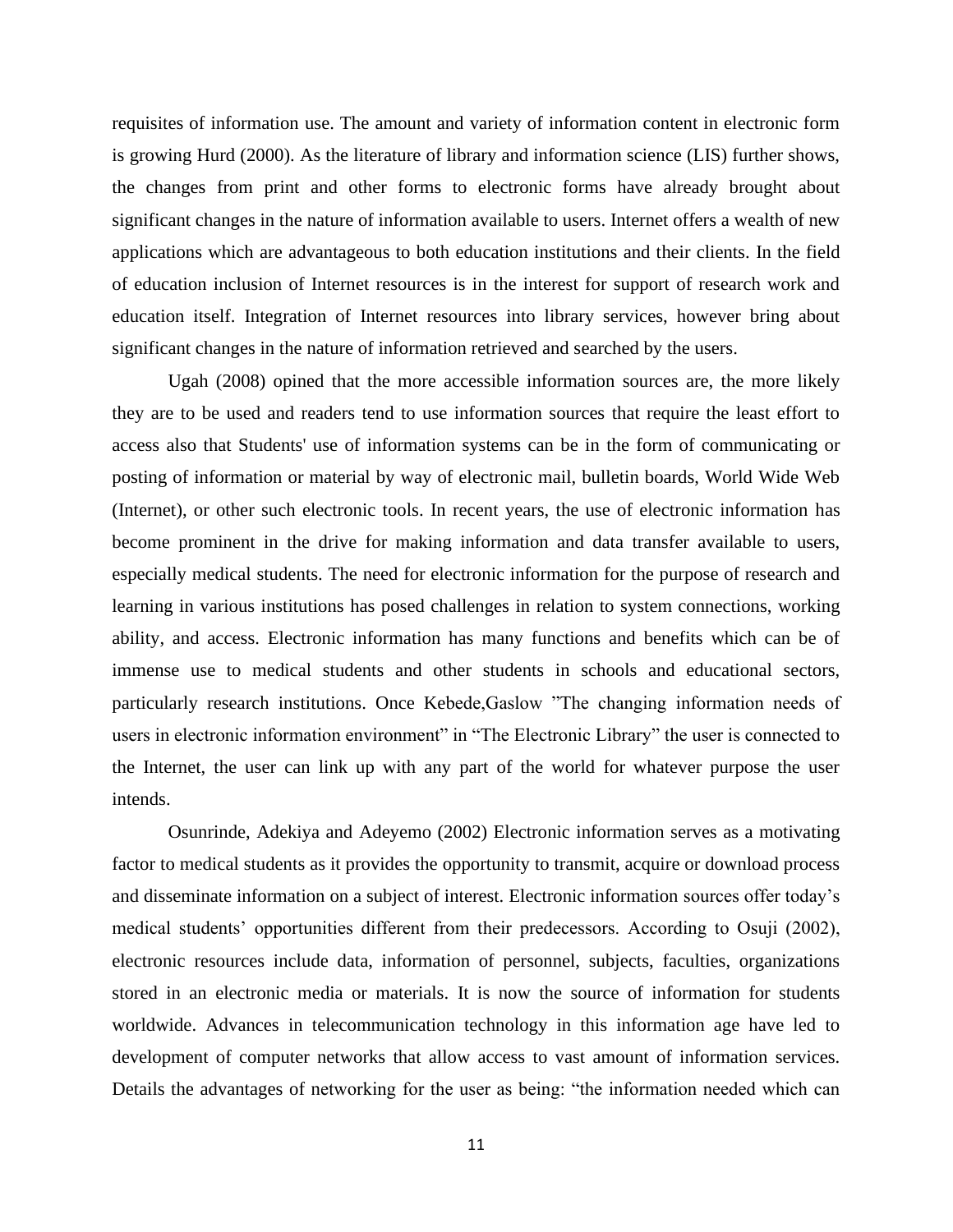be delivered from the most appropriate source to the user; the user can re -specify his or her needs dynamically; the information is obtained when it is wanted, so becomes 'just in time' rather than 'just in case'; the user selects only the information needed to answer the specific question and finally, the information is only stored what the user wish."

Sajad and Ramzy (2004) state that electronic information resources are currently the backbone of any dynamic collection of any discipline and that the university library should be able to house these materials for benefit of its users. However, libraries of all sizes and types are embracing digital collections, although most libraries will continue to offer both print and digital collection for many years to come. Other advantages include the fact that "electronic information sources are often faster than consulting print indexes, especially when searching retrospectively, and they are straighter forward when wishing to use combinations of keywords. They open up the possibility of searching multiple files at one time, a feat accomplished more easily than when using printed equivalents. Electronic resources can be printed and searches saved to be repeated at a later date; they are updated more often than printed tools. Related to these, Internet is used as a medium of expression to educate the learner, provide information needs at their desktop, and send hitch-free and cross-referenced data to the appropriate location. It could be said that improved data transmission facilities will go a long way to reduce the incessant hardship faced by medical students in the acquisition and generation of data which serves as the basis for research and academic performance improvement. This is because it seems the use of electronic information by medical students enhances their performance in academic activities. Among the electronic information system medical students use to get most of their information are: Internet, e-mail, electronic journals, bulletin boards, telephone, telex, CD-ROM databases, and electronic books. Some studies on the use of electronic information and academic performance.

Ugah (2008) reveals that the academic community has accepted that electronic information sources have an impact on their work. Also reported that in the academic situation, a huge proportion of respondents had access to both Internet facilities and online services provided by the library, yet usage figures for these media were quite low. Information literacy is tied directly to computer technologies. As a result, librarians need to teach literacy in both finding and evaluating information in the best use of computers. This can get complicated and can place the librarian into unfamiliar teaching situations. Librarians need to stay abreast of developments in computers and learn them early so they can teach patrons. He believed that academic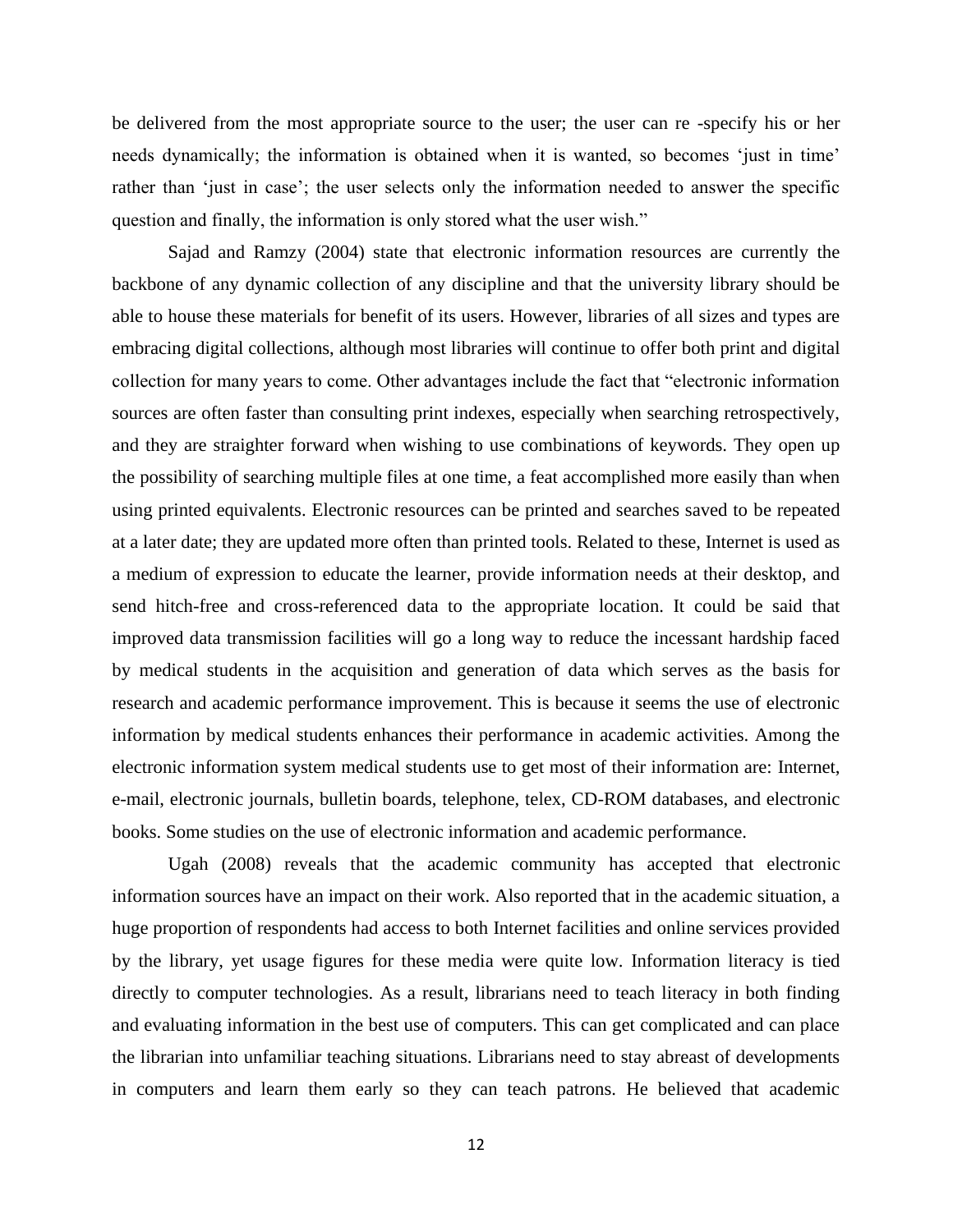institutions needed to broaden their institutional goals to encompass both information literacy and computer training and to teach them jointly.

The importance of libraries to education generally lies in the fact that they providenecessary information to lecturers, students and researchers and community services. The significance of academic libraries lies in the fact that they are repositories of knowledge that provide the vital underpinning for national development. For the students to effectively use the resources, libraries need to teach information literacy skills as a semester course for the first year students. This will mean that by the time they are through with this course, students would be able to access and fully use the resources provided by the library effectively, Ahenkorah-Marfo and Teye, (2010). Libraries also exist as dynamic instruments of education to enable their parent institutions discharge their teaching and research functions. Libraries are important because they are storehouses of information or record of human experience to which researchers can turn for information. Such libraries make available and accessible to their clientele information resources needed for research.

Furthermore, the completeness of libraries enables the researcher to avoid duplicating what has already been done or is being investigated by another individual as well as know whether the available information resources are adequate for the type of investigation. Library orientation is a welcoming activity and often forms part of the university's orientation program for first year students, (Agyen-Gyasi, 2008). The role of the Library therefore is to make available organized materials that will enable the institution to achieve its set objectives. Hence, the medical library is the nerve centre, the central and primary place of the institutions medical activities. This indicates the fact that a medical library should be built with vision, ambition, knowledge and dedication. Above all, the LATECH College of Health Sciences Medical library was built with the conditions governing the set up of its institution that is to provide necessary information to lecturers, students and researchers and community services, without which the whole system will perhaps collapse.

In summary, apart from supporting the instructional program of the institution, the Library should endeavor to:

• Provide extensive materials (books and non-book materials alike) for study,teaching and research for the benefit of the students and staff of the university and others.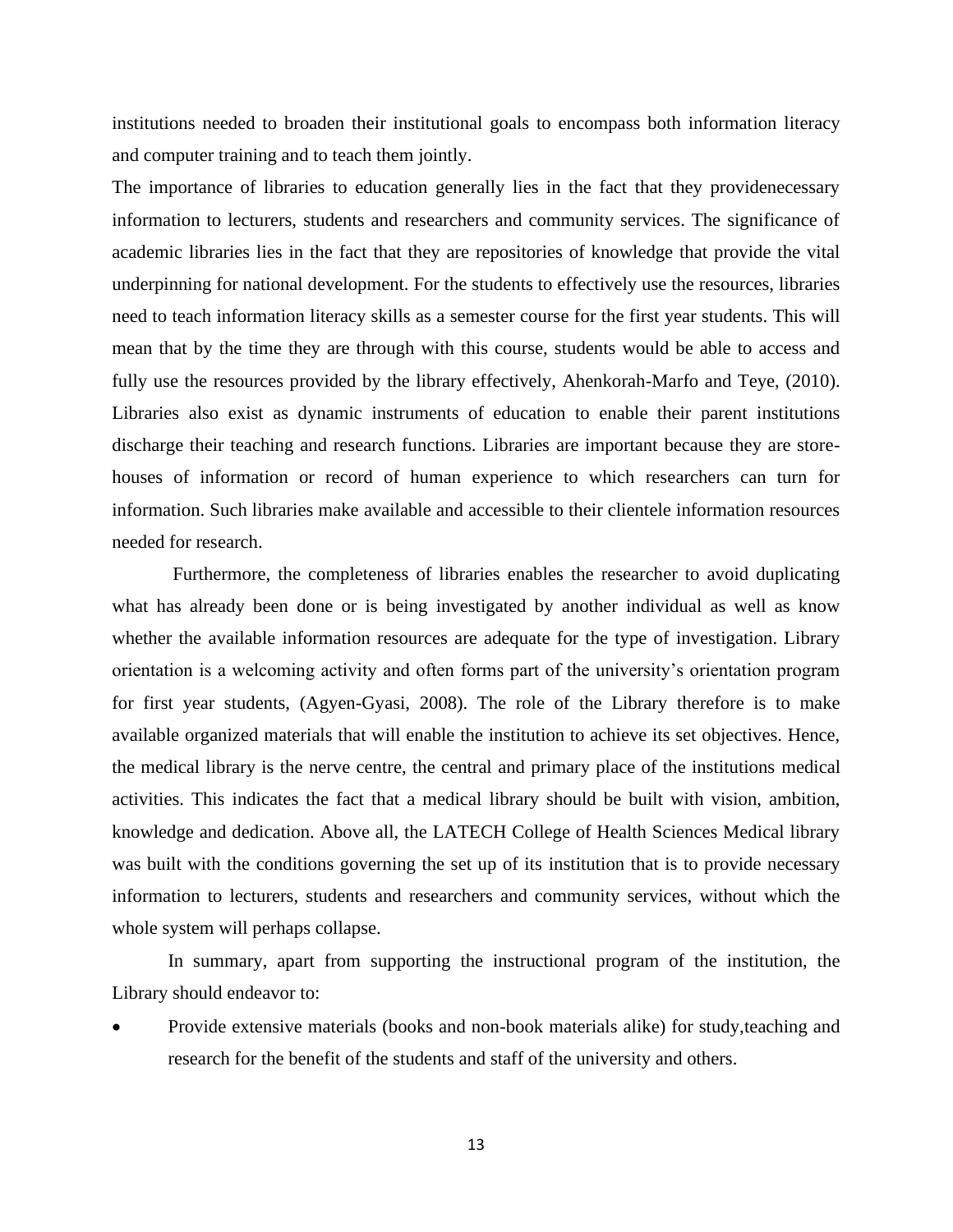- Encourage the students to develop the life-long habit of good reading with aview to encourage independent study.
- Prepare and preserve these materials, for further usage through cataloguing,classification and binding.
- Hold exhibitions and displays of library materials in order to reinforce theteaching of the institutions staff.

From the foregoing, it is evident that a library in an educational institution is a force for and source of educational excellence. This reveals the fact that the provision of adequate library building, staff, finance, books and other reading materials is a necessity for any academic institution to successfully carry out its program.

Collections also form part of resources of a library. There is no doubt that, what isat stake is the ability of Medical libraries and librarians to deliver adequate, relevant, up to date and needed collections to their clientele. Books have always been the basic tool for education. Very little result can be achieved without the use of books, journals, periodicals and audio-visual to academic institutions. They are the vehicle of communication and transmission of education, learning and culture of the society for the past, present and future. Chinaka (2011) stated that library information resources are seen as all inputs which are utilized in the library in order to provide good learning environment for both students and lecturers so as to be able to achieve educational goals. It might be interesting to also consider the book situation in academic institutions and Nigeria in general. The existing information sources in our higher institution libraries can no longer meet the needs of their patrons. She maintained that unless immediate positive and systematic efforts are made to improve their quality and quantity, it would become increasingly difficult to satisfy the academic activities. Understandably, today, whenever the cost of education is discussed in Nigeria, books constitute a dominant project.

A number of factors influence the use of medical library collections. These include availability of library materials, location, age of collection, and user education. Availability of materials certainly influences the use of a library. The frequent use of a library will be influenced by the availability of the information sources in the library to the user. Availability is the simple most important determinant of the overall extent to which an information channel is used. Both availability and technical quality influence the selection of first choice. When books and other information sources are available in the library for use, the library user is satisfied as his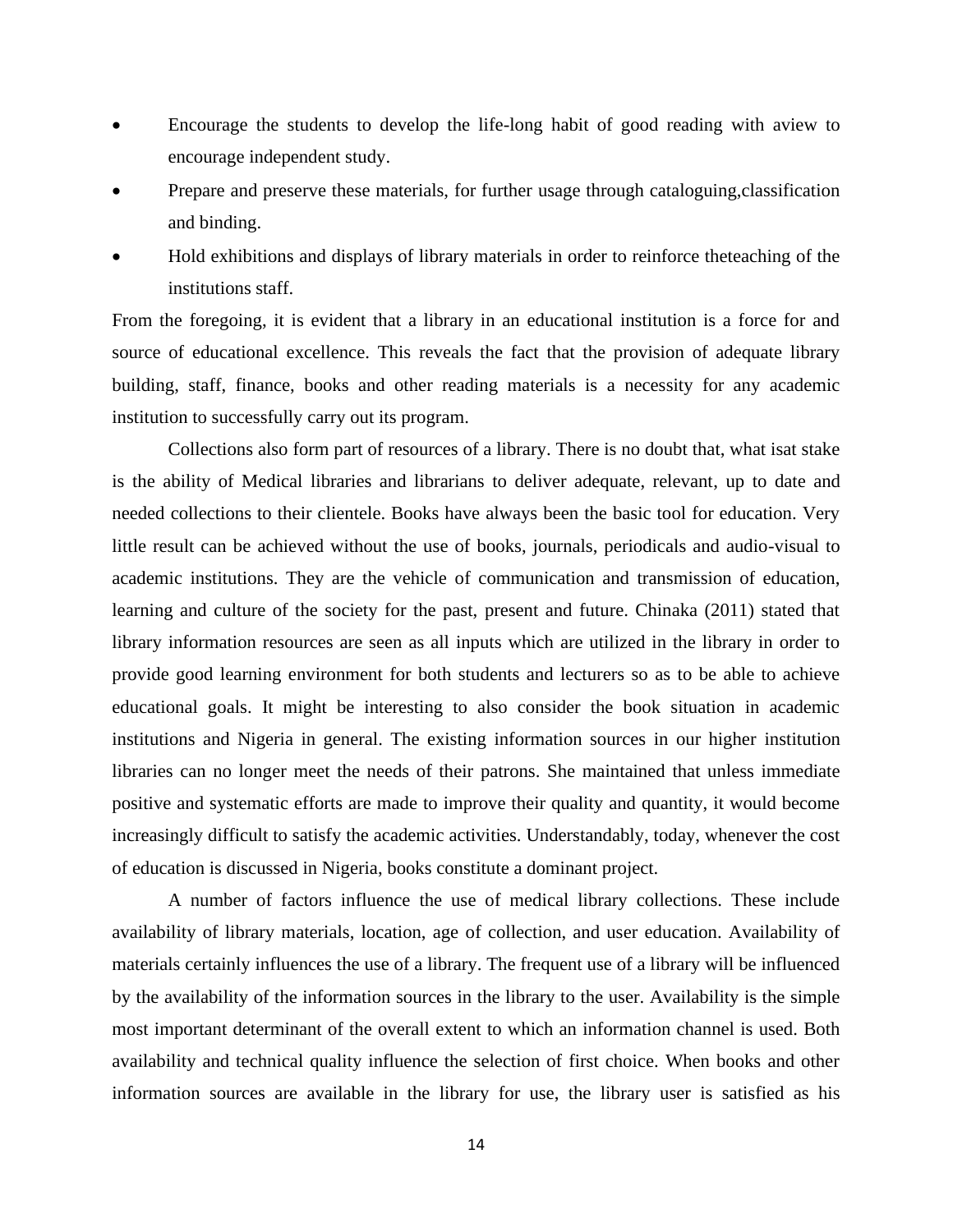information needs are likely to be met. The user develops a positive attitude towards the library, on the other hand, unavailability of information sources lead to user frustration. Adeyemi (2009) opined that poor quality of library resources, scarcity of current reading and research materials were the challenges facing students in using libraries. The location of a library can influence its use. The extent of library use is partly dependent on the distance between the library and users' home or office. It is clear that if a library is located far away from user's residence, its use will be low. On the other hand, proximity of the library to the user's residence is likely to maximize library use.Arua (2011) observed that poor library accommodation; poor library orientation and restricted library hours were problems militating against the use of school libraries.

The study of Patron-Ash (2012) revealed that one of the problems facing libraries includes the lack of a national policy, academic library information resources, the theft of computers as a result of the lack of security, as well as the lack of understanding by lecturers of the role the library in teaching and learning. Clabo, (2002) asserted that reading rooms restrictions, restrictions on numbers of books, reference materials, lack of computers and internet connectivity are the challenges that hinders students in use of academic libraries. Also the age of the collection affects its use. In most libraries current information sources are likely to be used than retrospective ones' Also indicated that new titles were used substantially more than old titles. The implication of this is that age of materials affects the usage. As information sources become older with time, the frequency of their use declines. This is particularly important in a science or technological oriented library where currency of information is frequently needed by users who have to keep abreast of current developments in their fields. Fakomogbon, et al.., (2012) had stated that lack of standard academic library with relevant information resources which student could use for their studies could be of the major causes of mass failure in the school. However, little is known about the use of library resources.

Abdullahi (2008) asserted that most the students who enter universities have never used the library effectively before gained admission. This influences the use of the library user education. A major reason why medical libraries spend some time educating their users is to improve their skills on library use. User education certainly has some effect on library use. Also, the effective instruction should decrease the time which would have been wasted to bibliographic searching and could reveal to the user many possibilities of locating needed information in the library. It therefore follows that failure on the part of users to locate needed sources of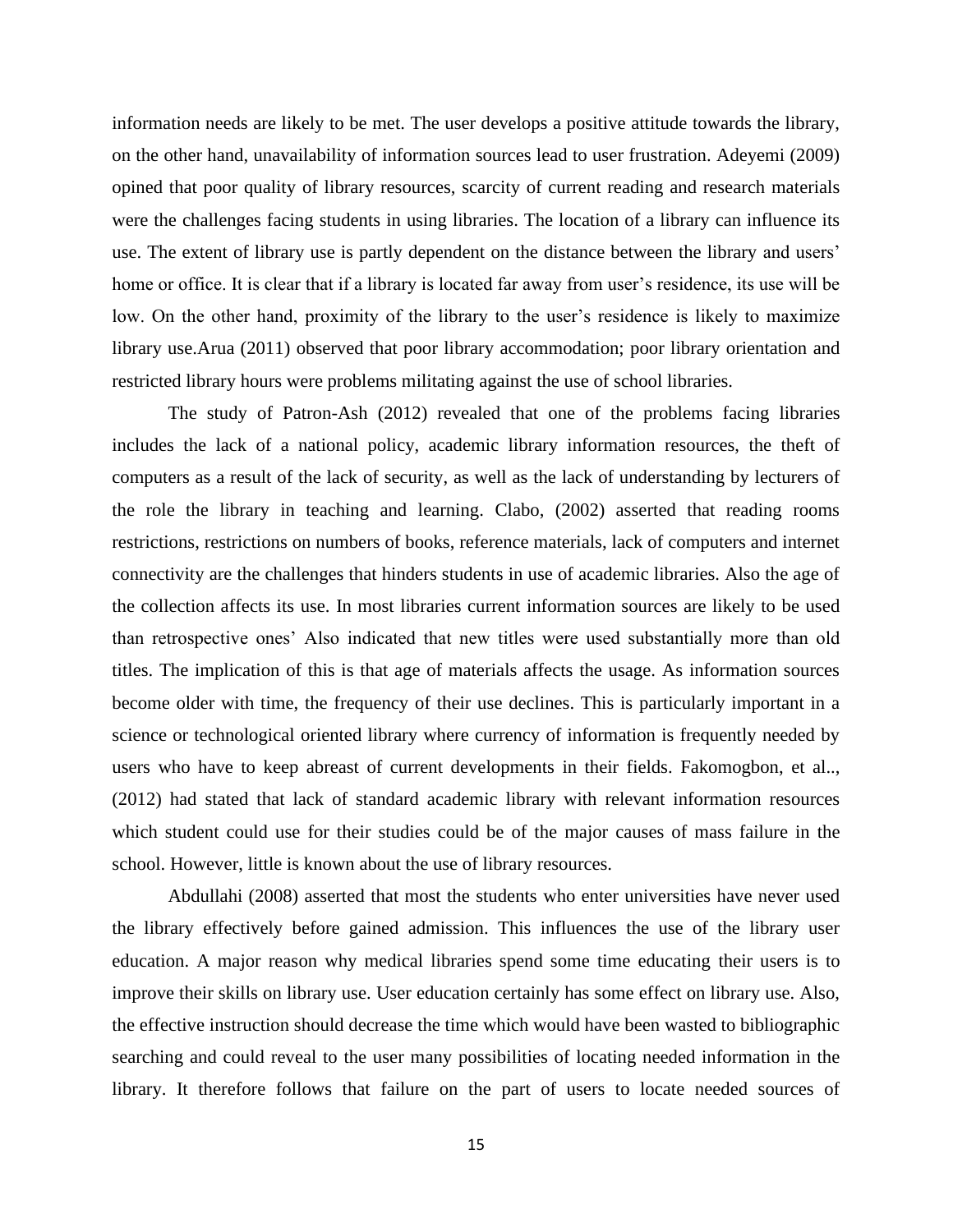information is partly due to lack of inadequate user education. The main objective in giving user education is to help the users make the best use of overall library resources. The specific aims of the user education program include: developing readers awareness of the overall information resources available to them in their own and other libraries; developing skills necessary for retrieving required materials; developing in-depth knowledge of materials in readers subject area and developing skills in presenting bibliographic references (Edoka, 2000).

#### **Methodology**

The study employed the descriptive survey design to collect primary data from Medical students of College of Health Sciences, Osogbo, Osun State, Nigeria. A total two hundred and eighty (280) 400 through 600 level medical students of College were randomly selected for the study. The main instrument for data collection was a structure questionnaire which was administered to the respondents shortly after their lectures. Both face and content validity of the instrument were carried out. The reliability test of the research instrument was done by means of the Cronbach alpha test and a Cronbach's score of 0.7 and above was considered good and reliable for the study. The data gathered was analyzed using relative importance index. Relative importance index helps to rank the criteria according to their relative importance. The following formula is used to determine the relative index.

R.I. = 
$$
\sum \frac{W}{A*N}
$$
 or RII = Sum of weights  $\frac{W1+W2+W3...........+Wh}{A*N}$ 

Where:

 $R.I. = or RII = Sum of weights$ 

**W** is the weighting as assigned by each respondent on a scale of one to five, with one implying the least and five the highest.

**A**is the highest weight, and

**N** is the total number of the sample. Based on the Ranking (R) of Relative Importance Index (RII), the weighted average of the two groups will be determined. According to Akadiri (2011), five important levels are transformed from (RII) values: High (H)  $(0.74 \leq RII \leq 1)$ , High-Medium (H-M) ( $0.69 \leq RII \leq 1$ ) and Low (L) ( $0.59 \leq RII \leq 1$ ).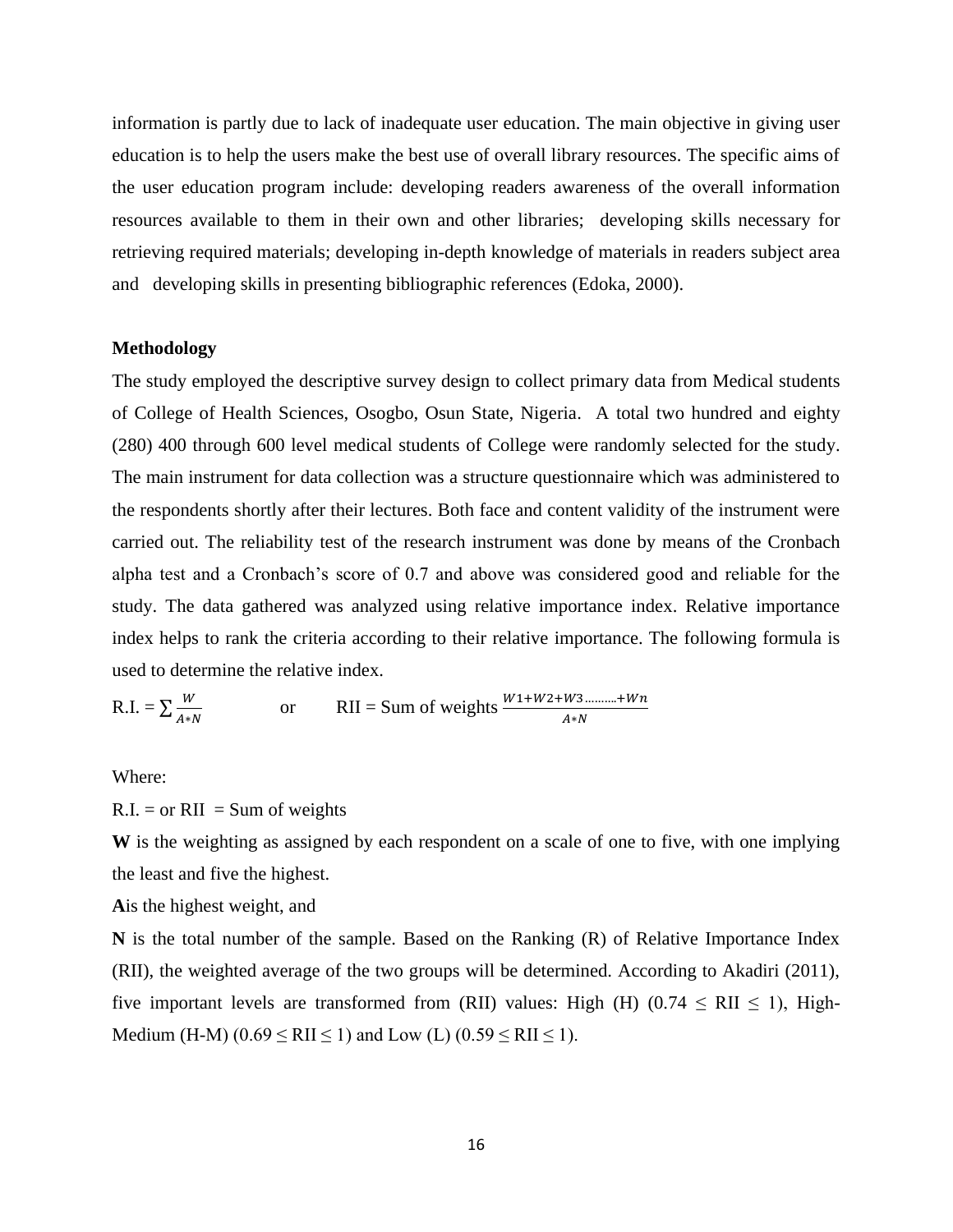# **Results**

# **Research question 1: What are the types of library resources available to medical students in LAUTECH College of Health Science, Osogbo?**

| <b>RII</b> | <b>Ranking</b>   |
|------------|------------------|
| 0.812      | 1 <sup>st</sup>  |
| 0.754      | 2 <sup>nd</sup>  |
| 0.696      | 3 <sup>rd</sup>  |
| 0.687      | 4 <sup>th</sup>  |
| 0.598      | 5 <sup>th</sup>  |
| 0.552      | 6 <sup>th</sup>  |
| 0.519      | 7 <sup>th</sup>  |
| 0.514      | 8 <sup>th</sup>  |
| 0.474      | q <sup>th</sup>  |
| 0.446      | $10^{\text{th}}$ |
| 0.438      | 11 <sup>th</sup> |
|            |                  |

# **Table 1: Types of library resources available to medical students in LAUTECH College of Health Science, Osogbo**

### **Source: Field Work, 2017**

Table 1 reveals that medical textbooks (0.812) ranked first of the library resources available to students, closely followed by dictionaries (0.754), newspaper magazines (0.696), internet (0.687), medical journals (0.598), encyclopedia (0.552), data base (0.519), world health publications (0.514), OPAC (0.474), thesis & dissertation (0.446) and CD-ROM (0.438). This implies a rich and balance collection of information resources in the college library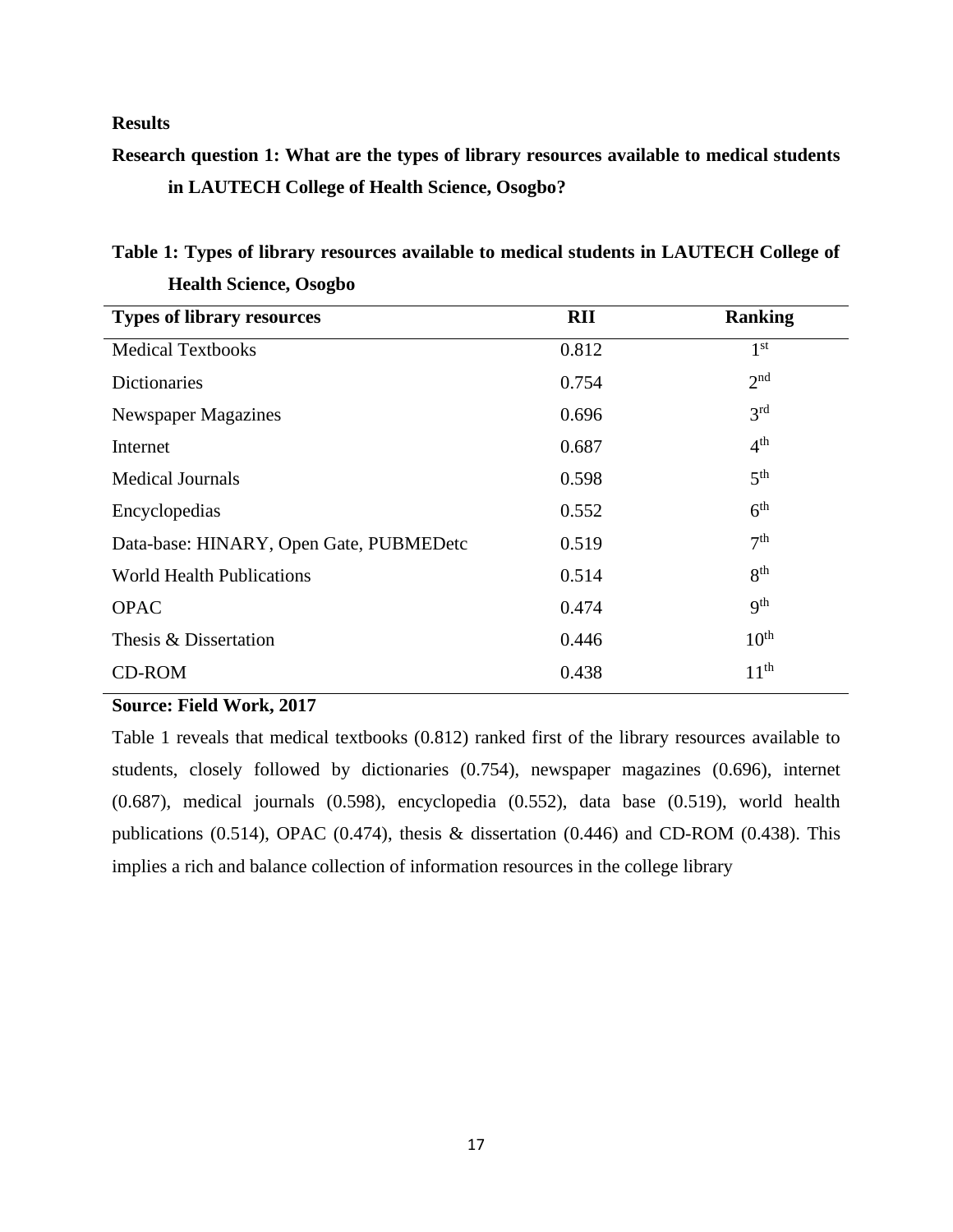**Research question 2: What are the purposes for use of library resources by medical students?** 

| Purposes of use of library resources | <b>RII</b> | <b>Ranking</b>           |
|--------------------------------------|------------|--------------------------|
| Research                             | 0.826      | 1 st                     |
| Examination preparation              | 0.825      | 2 <sub>nd</sub>          |
| Advance knowledge                    | 0.808      | 3 <sup>rd</sup>          |
| Self-development                     | 0.806      | $4^{\text{th}}$          |
| Assignment                           | 0.805      | 5 <sup>th</sup>          |
| Presentation/seminar                 | 0.769      | 6 <sup>th</sup>          |
| Reading for pleasure                 | 0.747      | 7 <sup>th</sup>          |
| Class work                           | 0.728      | 8 <sup>th</sup>          |
| Field work                           | 0.710      | $\mathbf{Q}^{\text{th}}$ |
| Practical work                       | 0.708      | 10 <sup>th</sup>         |
| Clinical work                        | 0.675      | $11^{\text{th}}$         |

**Table 2:Purposes for use of library resources by medical students**

# **Source: Field Work, 2017**

Table 2 reveals that research (0.826) ranked first of the purpose of use of library resources by medical students. Others are ranked as follows, examination preparation (0.825), advance knowledge (0.808), self-development (0.806), assignment (0.805), presentation/seminar (0.769), reading for pleasure (0.747), class work (0.728), field work (0.710), practical work (0.708) and clinical work (0.675).

# **Research question 3: What is the frequency of use of library resources by medical students?**

| <b>Items</b>                            | <b>RII</b> | <b>Ranking</b>           |
|-----------------------------------------|------------|--------------------------|
| <b>Medical Textbooks</b>                | 0.732      | 1 <sup>st</sup>          |
| Dictionaries                            | 0.676      | 2 <sub>nd</sub>          |
| Internet                                | 0.666      | 3 <sup>rd</sup>          |
| Newspaper Magazines                     | 0.661      | 4 <sup>th</sup>          |
| <b>Medical Journals</b>                 | 0.608      | 5 <sup>th</sup>          |
| Encyclopedias                           | 0.596      | 6 <sup>th</sup>          |
| Thesis & Dissertation                   | 0.564      | 7 <sup>th</sup>          |
| <b>World Health Publications</b>        | 0.561      | 8 <sup>th</sup>          |
| CD-Rom                                  | 0.542      | $\mathbf{Q}^{\text{th}}$ |
| Data-base: Hinary, open gate, pubmedetc | 0.534      | 10 <sup>th</sup>         |
| <b>OPAC</b>                             | 0.533      | 11 <sup>th</sup>         |
| Source: Field Work, 2017                |            |                          |

**Table 3: Frequency of use of library resources by medical students.**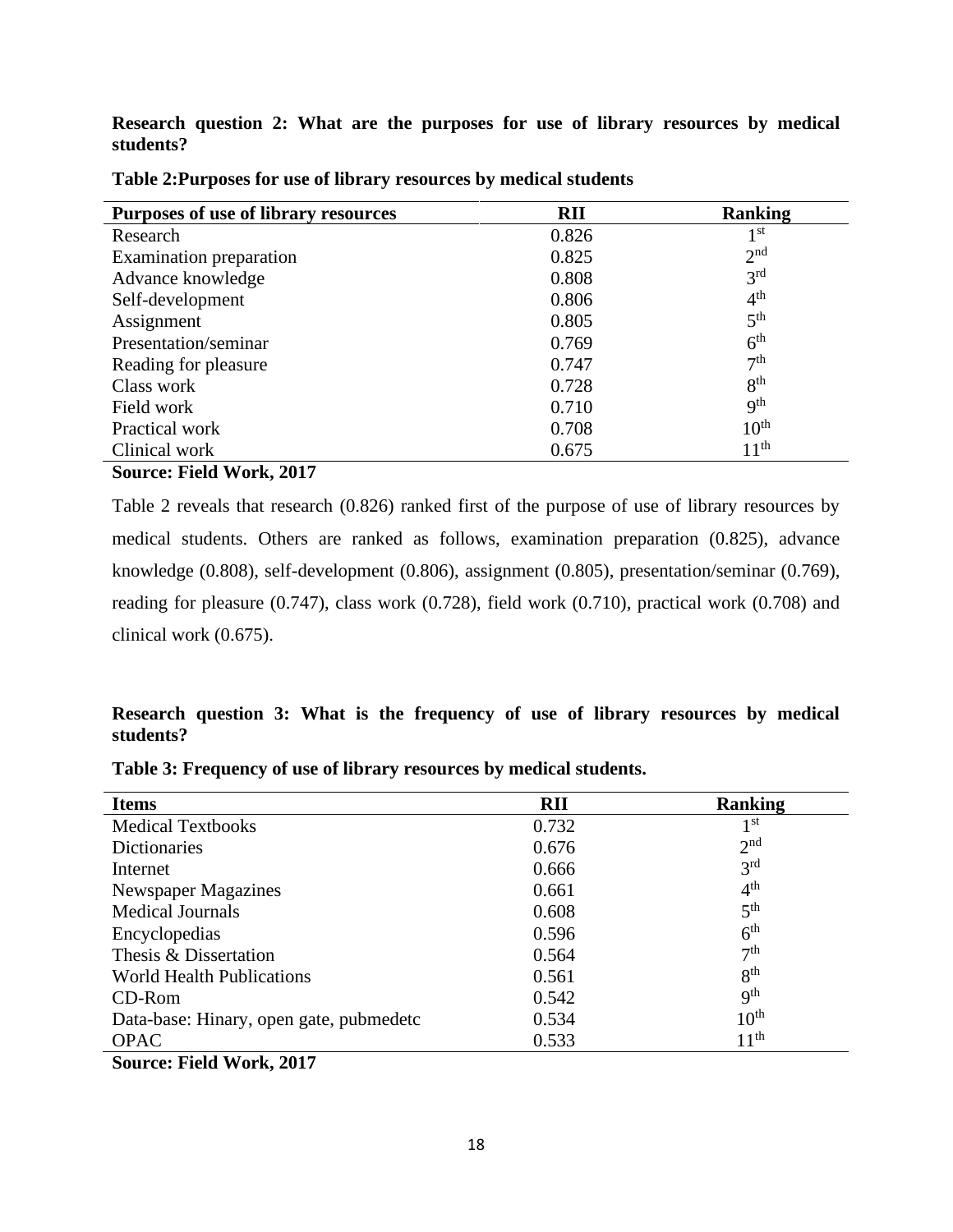Table 3 shows that medical textbooks (0.608) ranked first in the frequency at which library resources are used, followed by dictionaries (0.676). Others are internet (0.666), newspaper magazines (0.661), medical journals (0.608), encyclopedias (0.596), thesis & dissertation (0.564), world health publication (0.561), CD-ROM (0.542), data-base (0.534) and OPAC  $(0.533)$ .

### **Research question 4: What are the barriers militating against the use of library resources by medical students?**

| <b>Barriers</b>                               | <b>RII</b> | <b>Ranking</b>  |
|-----------------------------------------------|------------|-----------------|
| Obsolete library resources                    | 0.743      | 2 <sub>nd</sub> |
| Difficulty locating resources                 | 0.703      | 3 <sup>rd</sup> |
| poor sitting arrangement                      | 0.671      | 6 <sup>th</sup> |
| Poor ventilation                              | 0.675      | 4 <sup>th</sup> |
| There is noise around the Library environment | 0.652      | 5 <sup>th</sup> |
| There is noise within the Library             | 0.626      | 8 <sup>th</sup> |
| Unlabeled shelves                             | 0.645      | 7 <sup>th</sup> |
| <b>Erratic Power Supply</b>                   | 0.736      | 1 <sup>st</sup> |
| <b>Slow Internet Network</b>                  | 0.733      | 1 <sup>st</sup> |
| Source: Field Work, 2017                      |            |                 |

**Table 4: The barriers militating against the use of library resources by medical students**

Table 4 shows that obsolete library resources (0.743) ranked first among the challenges faced by medical students with the use of library resources. Others are; difficulty locating resources (0.703), poort sitting arrangement (0.671), poor ventilation (0.675), noisy library environment (0.652), noise within library environment (0.626), unlabeled shelves (0.645), erratic power supply (0.736) and slow internet network (0.733).

### **Summary of findings**

.

The study revealed that medical textbooks, dictionaries, internet, newspaper magazines, publications of the world health organization (WHO) and encyclopedias were among information materials available andaccessible to medical students in the college. The findings further revealed that the major purposes of use of library resources by medical students include the purpose of carrying out their school assignment, examination preparation, to advance knowledge, research, presentation/seminar, self-development, class work, reading for pleasure,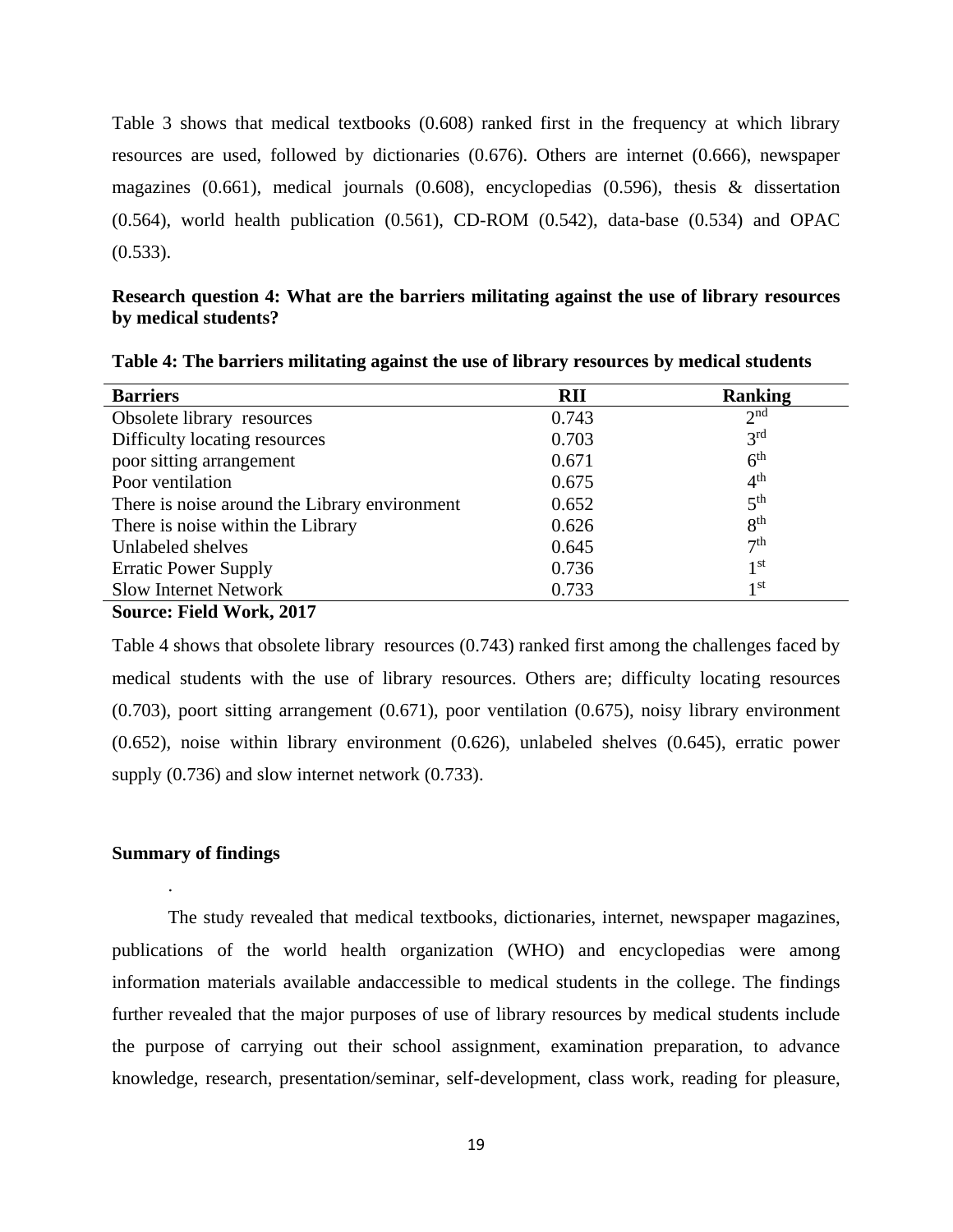practical work, and field work. These finding corroborates the study of Kumar (2013), he carried out a study on use of information resources and service by medical students and found that majority of the users frequently visit the library almost daily and that textbooks, newspapers and periodicals were the most used by medical students.This finding also agrees with the finding of Oyesiku and Oduwole(2004) who investigated library use among undergraduate students. The outcome of the current study also tallies with the finding of Sajad and Ramzy (2004) who carried out a study on electronic information resources and found that Internet, e-mail, electronic journals, bulletin boards, telephone, telex, CD-ROM databases, and electronic books were commonly used by undergraduates.

With regards to barriers to library use, the current study revealed thaterratic power supply, slow Internet network, obsolete library materials, inadequate ventilation, poor sitting arrangement and, unlabeled shelves were the major barriers to library resources use by medical students in the study area. Similar sentiment has been shared in a study by Adeyemi (2009), who found that poor quality of library resources, scarcity of current reading and research materials were the challenges facing students in using libraries. In a related study, Clabo, (2002) asserted that reading rooms restrictions, restrictions on numbers of books, reference materials, lack of computers and internet connectivity are the challenges that hinders students in use of academic libraries in many academic libraries in developing countries.

### **Conclusion and recommendations**

The outcome of this study indicated that medical students at LAUTECH College of Health Sciences, Osogbo, Nigeriamade effective use of the available library materials despite reported barriers such as obsolete library resources, difficulty locating resources, poor sitting arrangement, poor ventilation, and noisy library environment, noise within library environment, unlabeled shelves, erratic power supply and slow internet network. Based on the findings, it is therefore recommended that the college authority should urgently looked into the critical barriers highlighted in this study and adopt workable strategies to effectively improve the overall library condition both in terms of physical and material resources that are hindering effective library utilization among medical students and scholars in the college.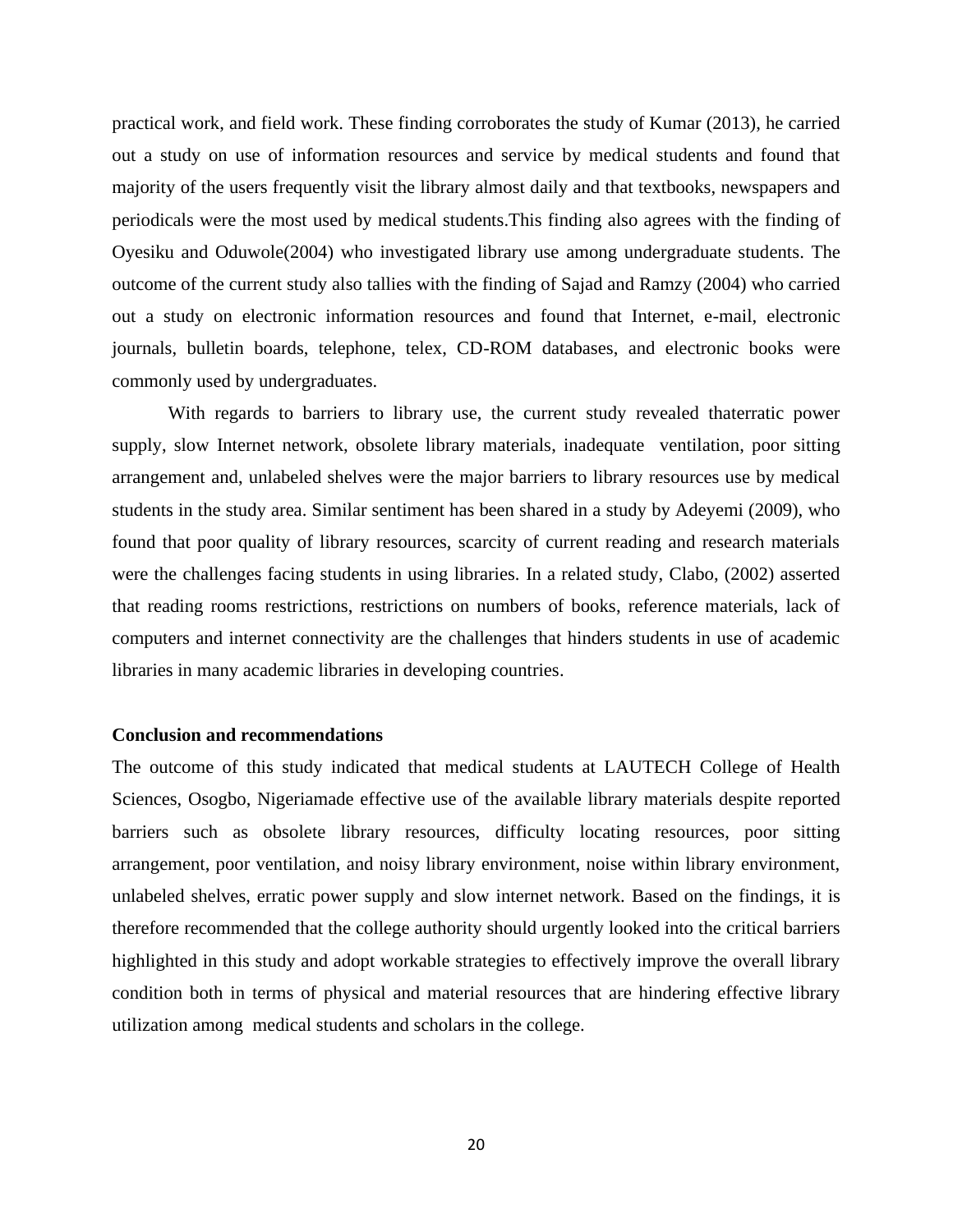### **References**

- Adeleke, A.A. (2005). Use of Library Resources by Academic Staff of the Nigerian Polytechnic. Journal of Library Science 12 (2) 15-24.
- Adeoye, M.O.; Abimbola, M.O.; Oladapo, Y.O. and Adegun, A.I. (2016). Effect of Cataloguing and classification schemes on the Organization of Knowledge in Medical Libraries. *International Academy of Science, Engineering and Technology (IASET), 2(1) 9-20.*
- Adeoye, M.O. (2011). Teaching Effectiveness Availability, Accessibility, and use of library and Information Resources among Teaching staff of Schools of Nursing in Osun and Oyo State Nigeria.
- Aguolu C.C. and Aguolu, I.E. (2002). Librarians and Information Management in Nigeria. Maiduguri: Ed: Linform Services.
- Ajuwon G.A. (2004). Use of Computer and the Internet in a Nigeria teaching hospital. Journal of Hospital Librarianship 4. 73-88.
- Ajuwon, G.A. (2006). Use of Internet for Health Information by physicians for patient care in a teaching in Ibadan Nigeria. Biomedical Digital Libraries 3: 1-2 [http://www.bio.diglib.com/listen/3/1.](http://www.bio.diglib.com/listen/3/1)
- Akande, S.O. (2003). Pattern of first year students use of a University Library: A survey of University of Ibadan. Lagos Journal of Library and Information Science 2 (1): 22-26.
- Akinade, S.O. (2003). Patterns of First year students' use of a University Library: A survey at University of Ibadan – Lagos. J. Library. Information Science 1: 22-26.
- ALA World Encyclopedia of Library and information science, Chicago: American Library Association. 1980. P. 4. 2p. 375.
- Ampka, S.A. (2000). Students' use of University of Maiduguri Library: An evaluate study: Gateway Library Journal 2 and 3: 70-80.
- Apotiade (2002). National, State, and Public Libraries. Ibadan. Distance Learning Centre.
- Appleton, Leo "Perception of electronic library resources in further education in the electronic library" Vol. 24. No. 5. 2006. P. 16-634 accessed on 12<sup>th</sup> March, 2008.
- Association of College and Research Libraries (2010). Value of Academic Libraries: A Comprehensive research review and report. Researched by Megan Oakleaf. Chicago: Association of College and Research Libraries.
- Ayene, O.C." Self-Efficacy and the students use of electronic resources" Nigeria. 2000 accessed on 2nd May, 2008.
- Ayoro, A.O. (2004). Serial Availability, accessibility and Utilization: Perception of in training information professionals in a Nigerian University The Nigeria Link 11 (2). April.
- Bassey, B.A. (2006). User satisfaction with services in the academic libraries in Cross River State. A comparative study: Gateway Library. Journal 9: 21-29.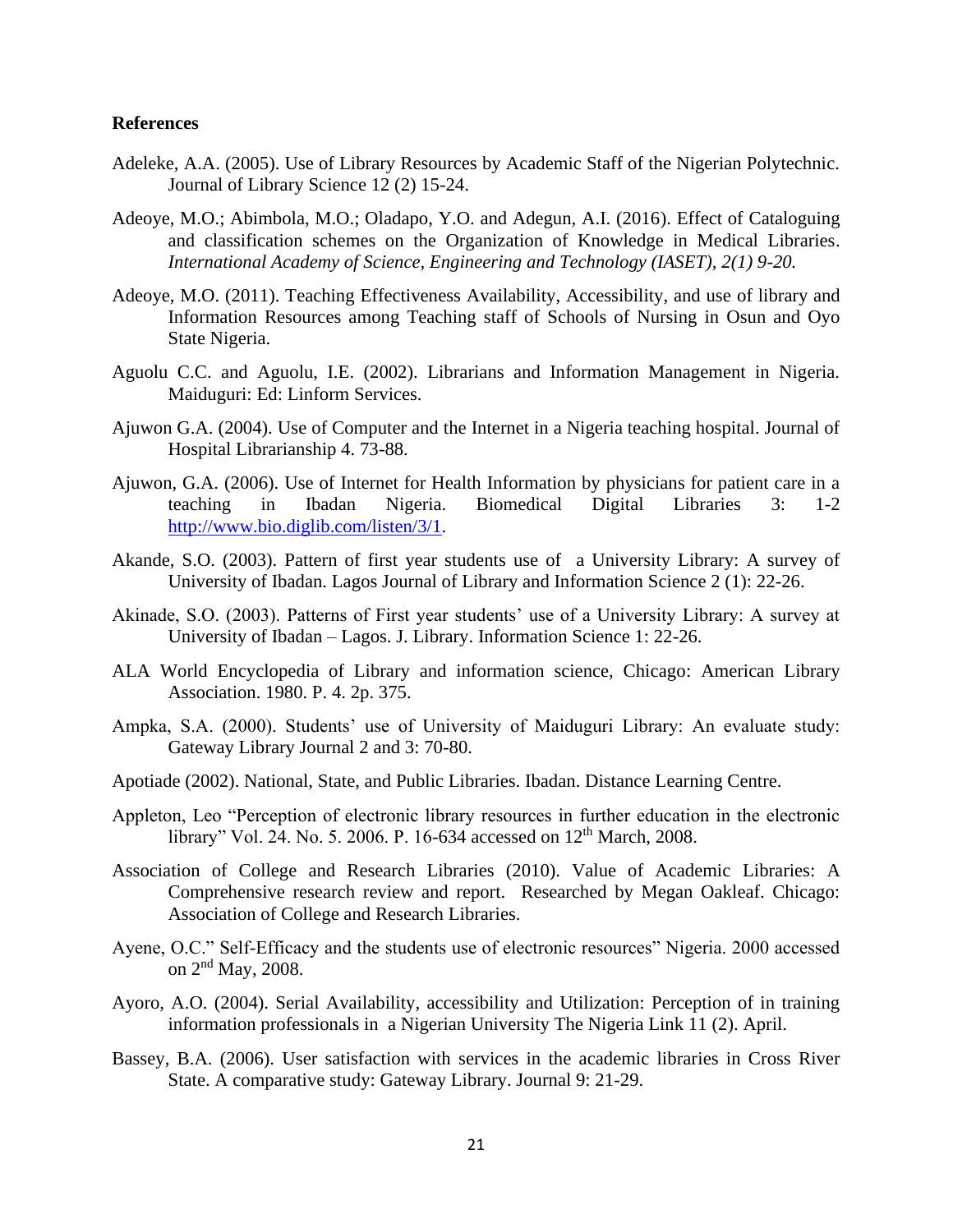- Bassey, B.A. (2006). User satisfaction with services in the academic libraries in cross river. A comparative study . Gateway library journal. 9. 21-29.
- Brain Cox and Margie Jantti (2012). Discovering the impact of Library Use and Student Performance.
- Darmatt, Donna (2005). Library Instruction for high risk freshmen" in reference service Review" vol. 32 no. 4. 2005. P. 418 – 437 (accessed on 28<sup>th</sup> February, 2008.
- Dr. Kaur, Amritpal" internet and Libraries" in "Library Herald" vol. 38. No. 1. April June 2000.
- Dubey, P.Y. Ogendra "New challenges in informed management & E learning in the Age of Globalization Issues and opportunities in Library Herald" vol. 41 No. 2. June.
- Edoka, B.E. (2000). Introduction to library science . Palma and Ink. Company, Onitsha.
- Falaye, Z.M. and Oguntuase, F.Z.(2004). Electronic and Influence on library and information services in the near age: Journal.
- Fayose, (2000). Library Resources and their roles in education. Ibadan: The centre for External Studies. University of Ibadan.
- Gbadamosi, B.O. (2003). Card catalogue use pattern among students at Oyo State Education, Oyo Lagos Journal of Library and Information Science 2 (1): 17-21.
- Goodall, D and Pattern, D, (2011). "Academic library non/Low use and undergraduate student achievement: A Preliminary report of research in progress library management, 32 (3) : 159-170.
- Ibenne Samuel K. (2010). Information Resources Management. A concise Text for libraries and Information Centers: Owerri Liu House of Excellence Ventures.
- Iheatru, A.M. (2003). Enhancing user Education through Systematic Evaluation Nigerian Library and Information Science Trends 1 (1): 46-57.
- Importance of Libraries in Education. Retrieved June 20, 2011, /http//httl//.libraries &id = 458166.
- Iyanda, D.F. and Salawu, A.K. (2006). Library education for higher institutions.
- Iyanda, O.F and Salau A.K. (2006). Library education for higher institutions. Remi Osarayi& sons ents. Osogbo.
- Iyiade, A. 1. and Oladipupo F.I. (2004). Survey and evaluation of the use of Osun State Public Library, Osogbo. Gateway Library Journal 7 (2): 58-67
- Iyoro, A.O. (2004). Serial availability, accessibility and use: perception of in-training information professionals in a Nigerian University in a Nigeria University. The Nigerian Library link 11 (2): 66-71.
- Kumar, B.R. (2013). Utilization of library resources for effective research output.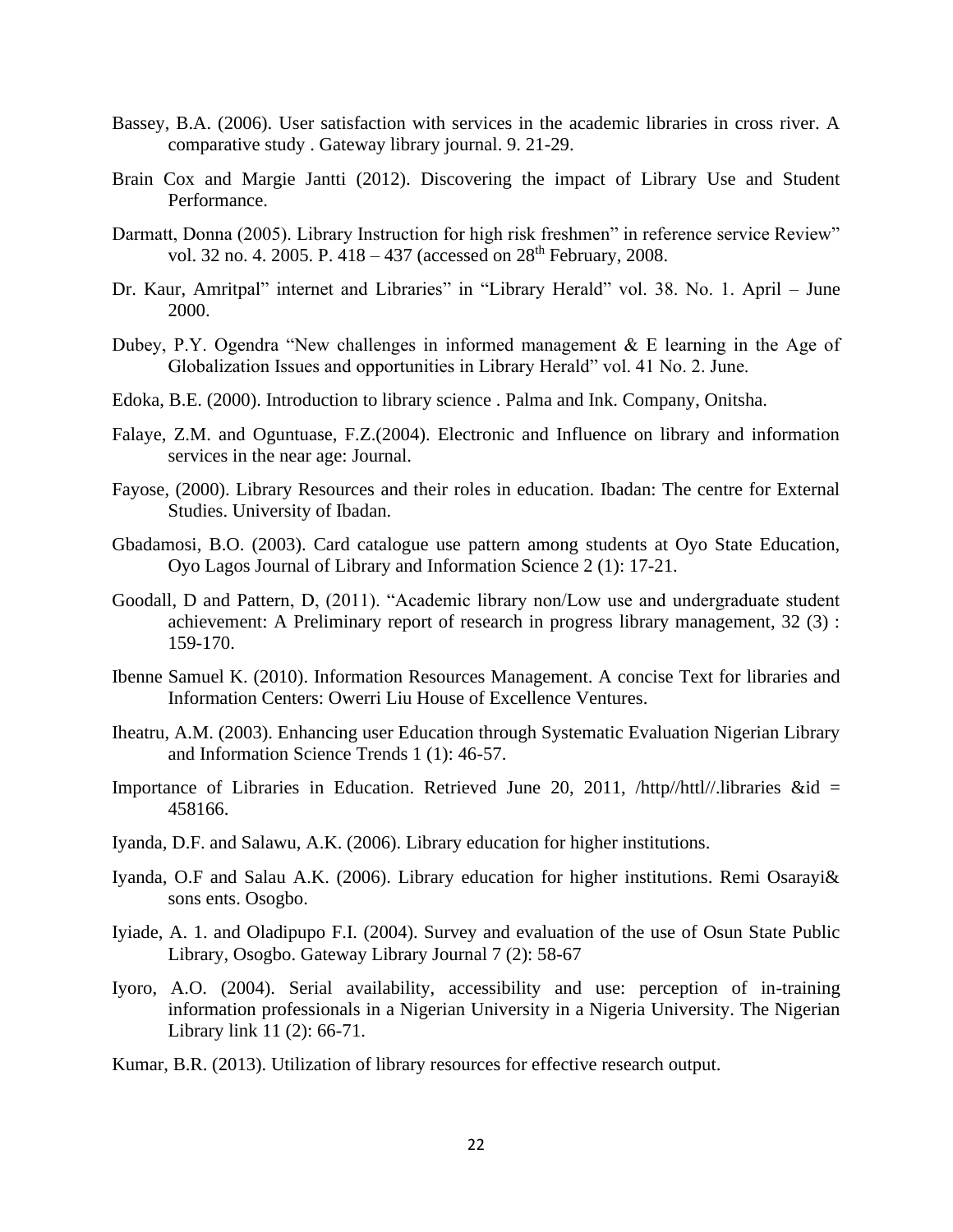- Limberg, L and Alexanderson M. (2002). The School Library as a space for learning. School Libraries Worldwide. Vol. 9 No. 1 pp. 1-15.
- Lonrez, Michael "A brief history of library instruction on United States of America" in "Illinois libraries Journal" – USA. 2001.
- Lucas, A.O. (2003). Health research in Nigeria is it worth it. Lecture delivered at H.O. Thomas Felloweship Lecture College of Medicine, U.C.H. Ibadan.
- Mahapatra, R.K. and Bhuyan, Soudamni "Harnessing Information Culture in academic Environment" in Library Herald" vol. 41. No. 2. June. 2003.
- Majid, Saheen and Abdoulaye Kaba "Use of the internet for reference services in Malaysia Academic libraries" in Online review". Vol. 24. No. 5. 2000. Accessed on 28<sup>th</sup> May, 2008.
- Mathur, Sudha and Kapur, Sarita (2002) Educational Information Services in the Modern Era" in library Herald" vol. 40. No 3: 2002.
- Michael Ahenkorah Marfo and Edward Mensah. Borteye (2010): Networking the library catalogue: Lessons from the Kwame Nkrumah University of Science and technology library, Kumasi, Ghana, Ghanlibrary journal.
- Morgans, Sleve, "Academic Libraries" in Library reviews" vol. 49. No. 9-2000. P. 448-434.
- Nwalo, K.I.N. (2000). Collaboration in provision and utilization of IF facilities for library and information science Education in Nigeria. A paper presented at the 16<sup>th</sup> Biennial Conference of the National Association of Library and Information Sciences Education (NALISE) Held at University of Ibadan, Ibadan. Pg. 43.
- Odiri Endurance (2011). Student's Utilization of Electronic Resources in Tertiary Institution in Delta State.
- Odufuwa, S. (2006). Information & Communication Technology ICT as a research tool libraries. Nieriabiblios. Vol 17 Nos 1 & 2 January – December.
- Ojedokun A.A. (2007). Information, Literacy for Tertiary Education and Students in Africa. Ibadan: Third Word Information Science Limited.
- Okly, R.B. (2000). Assessing Students and Faculty use of Academic Libraries in Nigeria Study of Delta State University Abraka Frontiers of Information & Information Science 1 (1): 65-75.
- Okolo, E.O. (2002). The use of library for students in tertiary institution. Ibadan: Endtime publishing.
- Oladapo, Y.O.; Opele, J.K.; Adeoye, M.O. and Amusan, B.B.9(2021). Health Information Accessibility through the lens of portable technologies: Experience of Librarians in Osun State, Nigeria. *International Journal of Academic Library and Information Science(IJALIS) Vol 9 (1) 62-72.*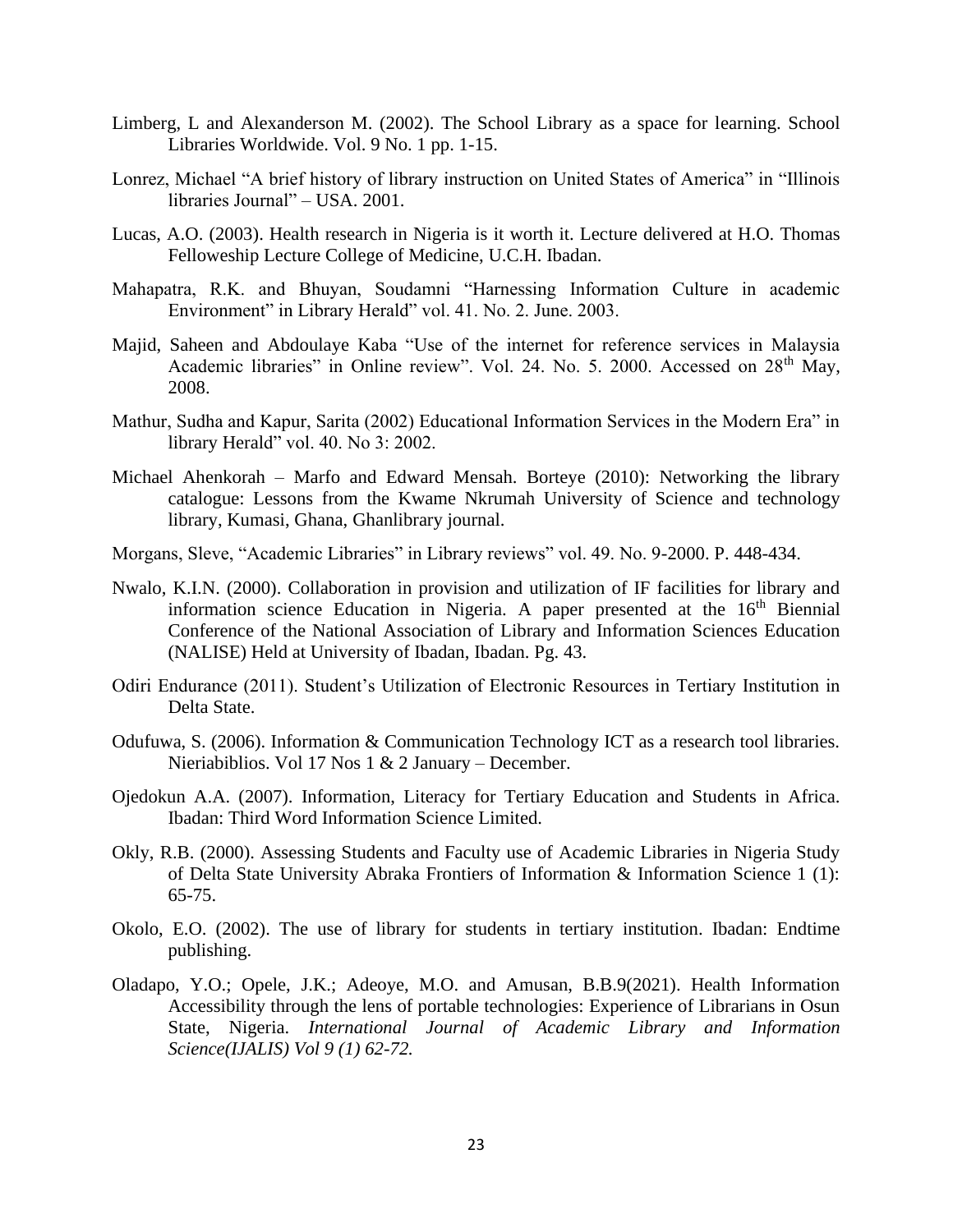- Oladapo, Y.O., Adeoye, M.O., Tomowowo-Ayodele, S.O., Adegun, I.A (2021). Consumers' Health Information seeking behaviour on Social Media: A case study of LAUTECH Teaching Hospital Library and College of Health Sciences Medical Library in Osogbo, Osun State, Nigeria. *Library Philosophy and Practice (e-journal)1-14.*
- Olowu, K. (2004). Access to information myths and reality Nigeria Librarian 38 (1).
- Olowu, K. (2004). Access to information: Myths and reality. Nigerian Librarians 38 (1).
- Omekusu, C.O. (2004). Networking concepts and cooperation among legislature libraries. Lessons for Nigeria and other developing countries. The information technologist.
- Omekuwu, C.O. (2004). Networking concepts and cooperation among legislative libraries. Lessons for Nigeria and other developing countries. The information Technologist.
- Omotunde Oluwatobi (2014) Utilization of Library Resources for effective research output among post graduate student in Adventist University of Africa.
- Osinuhi, L.F. and Balogun F. (2003). Effectiveness of reference services to faculty members: A case study of Olabisi Onabanjo University, Ago Iwoye, Gateway Library Journal 6 (2) 98-105.
- Osunrinade A. Adekoya I.A. and Adeyemo K.A. "Internet commectivity vis-à-vis project and problem on research growth in academics institution in Nigeria in Nigeria Journal of Education". Vol. 4. 2002. P. 90-91. Accessed on 28th May, 2008.
- Oyediran Tiding, S. (2004). Information needs and seeking behavior of library users. Result from Yaba College of Technology, Lagos, Lagos Journal of Library and Information Science, 2 (2).
- Oyesiku, F.A. and Oduwole, A.A. (2004). Use of an academic library: A survey on the Olabisi University and Information Science 2 (2): 96-101.
- Philip, A. Bernstein (2001). Generic Model Management a database infrastructure coop ISOL, Trento, Italy, LNCS 2172, Springer, 1-6.L, Vol. 226. Available at [http://www.arl.org/newsltr/22/ir.html.Accessed on 10/10/2010.](http://www.arl.org/newsltr/22/ir.html.Accessed%20on%2010/10/2010)
- Popoola S.O. (2001). Faculty awareness about library information product and services in Nigeria Universities. Gateway Library J. 4 (184) 1-10.
- Popoola, S.O. &Haliso, Y. (2009). Use of library information resources and services as predictor of teaching effectiveness of social scientists in Nigerian. Universities Ajlais, 19 (1) 65- 77.
- Popoola, S.O. (2001). Faculty awareness about library, information product and services in Nigeria Universities. Gateway library journal. 4 (182). 1-10.
- Rathnakars U. Shastry R. Unikrishanan, B. Rao, A. The utilization of library services by students in a medical college. Journal of clinical and diagnostic research.. 2011, 5 (4): 818-821.
- Remi Osarayi and Sons Ents. Osogbo Kale (2005). The nursing profession in contemporary Nigeria, Kaduna: muhlid Printers.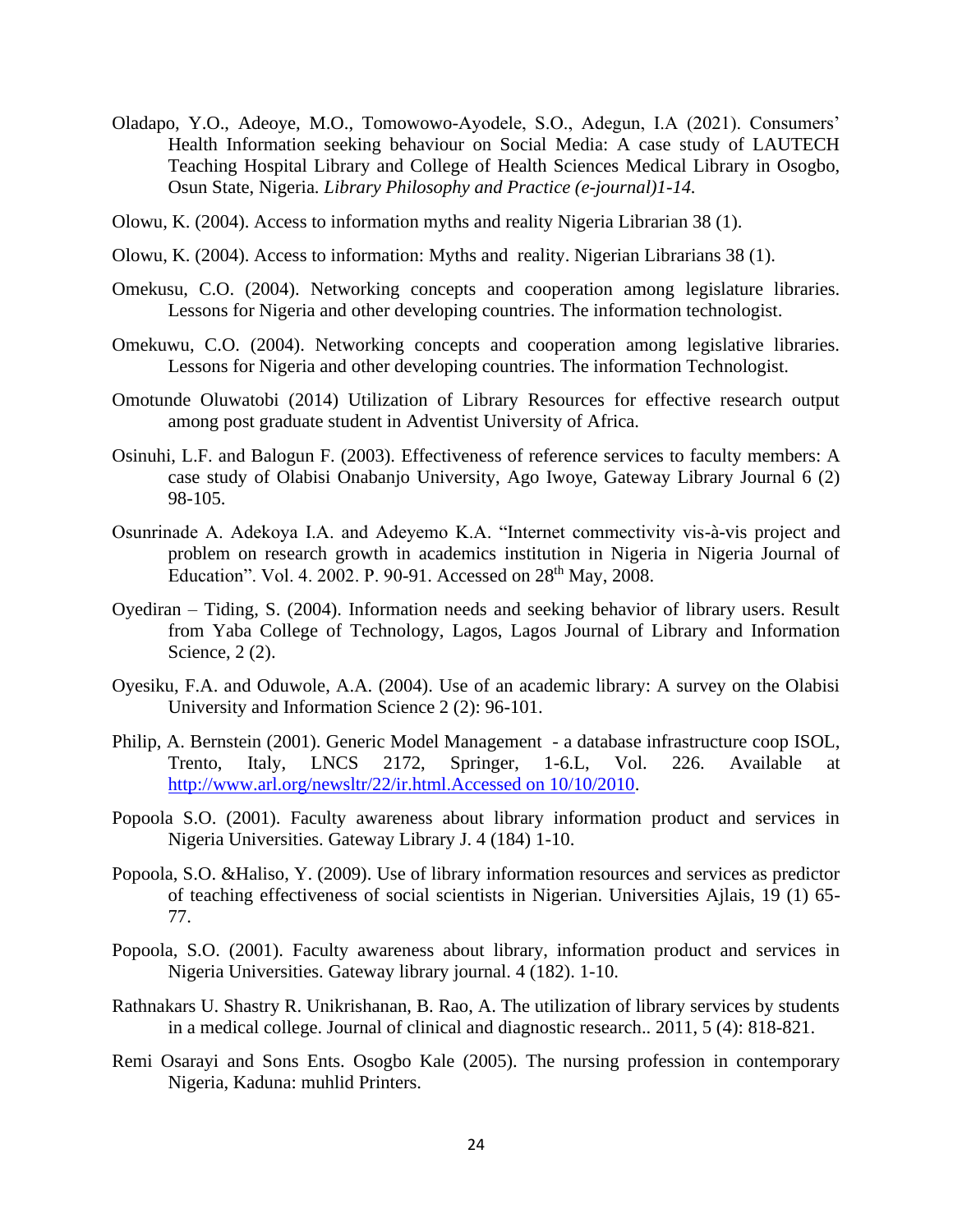- Sajjad Ue Rehman and Vivian Ramzy (2004). Awareness use of electronic information resources at the Health Sciences Centre of Kwait University. Library Review, 53: 150-156.
- Salami, O.M. "Library Utilization by the undergraduate of a university of Agriculture in Library Herald. Vol. 41, no 1. March p. 32.
- Seth M.K. Parida B. (2006). Information needs and use pattern of disadvantaged communities. A case study; Library Philosophy and Practics. [http://www.webages.uidaso,](http://www.webages.uidaso/)edu./mlo/in/section.htm.
- Shah, C. Parmar H.D. Case study Library Usage a/an Indian Medical College Health Information and Libraries Journal. 2010; 28,77 – 81.
- Shill, H.B. and Tonner, S. (2004). Use of collaborative spaces in an Academic Library College and Research Libraries, Vol. 65 No. 2 pp. 123-150.Ess Ess. 1995. P. 62.
- Singh, S.P. (2004). Collection TIM Beinner Lee, Jim Gendler and Ora Lassila (2001). The semantic web scientific.
- Sleve Rhine (2011). The internet Age and Teachers. 200-2010.
- Soel, N.K. (2012). A study about library usage by undergraduate medical students in a medical college of North India. National Journal of Community Medicine Vol. 3. Issue Jan-March 2012.
- Stone, G.B. Ramsden, and D. Pattern (2011). Looking for the link between library usage and student attainment" Ariadne, 67 Retrieved Septemebr, 22, 2011. From student attainment" Ariadne, 67 Retrieved Septemebr, 22, 2011. From [http://www.ariande.ac.uk/issue67/stone-etal.](http://www.ariande.ac.uk/issue67/stone-etal)
- Tiwari, Rajani, Internet and library services in "Library Herald"vol. 38, No. 3 & 4. Oct Dec. 2000. P. 164.
- Ubegu, F.N. (2006). Trends and digital library service in academic libraries in South Africa: Library portals and ETD System. Nigerian Library Association 44<sup>th</sup> Annual Conference, Abuja.
- Ugah, A.D. (2007). Evaluating the use of University Libraries in Nigeria: A case study of Michael Okpara University of Agriculture, Umudike Nigeria. ISSN 1552-0222.
- Ugah, A.D. (2008). Availability and accessibility of information sources and the use of library services at Michael Okpara University of Agriculture Retrieved from [http://www.webpages.u.daho.edu/mbo/in/ugah4.pdf\(Archived](http://www.webpages.u.daho.edu/mbo/in/ugah4.pdf(Archived) by website®a[thttp://www.webcitation.org/6vhjvygHF.](http://www.webcitation.org/6vhjvygHF)
- Ugogu, F.N. (2000). The paperless Society. Farce or Reality. African J.Librian Arch. And Information Science. 10 (1) 1-12.
- Uhegbui, a.N. (2007). The Information Usage; Issues and Homes  $2<sup>nd</sup>$  ed. Why team publishers Nigeria.
- Visweanathan, G.C. User education in Academic Libraries New Delhi: Ess Ess. 1995 p. 62.